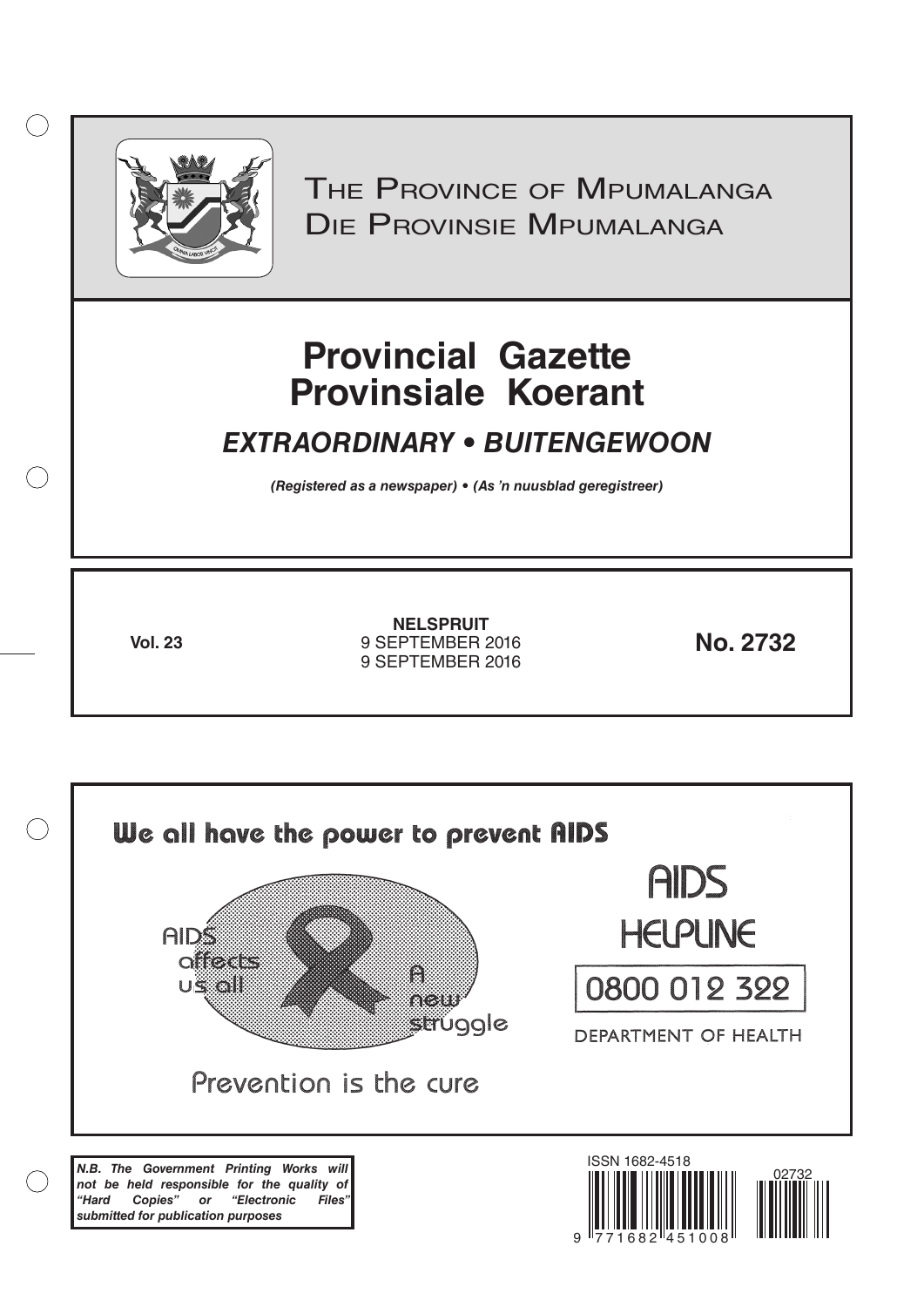This gazette is also available free online at **www.gpwonline.co.za**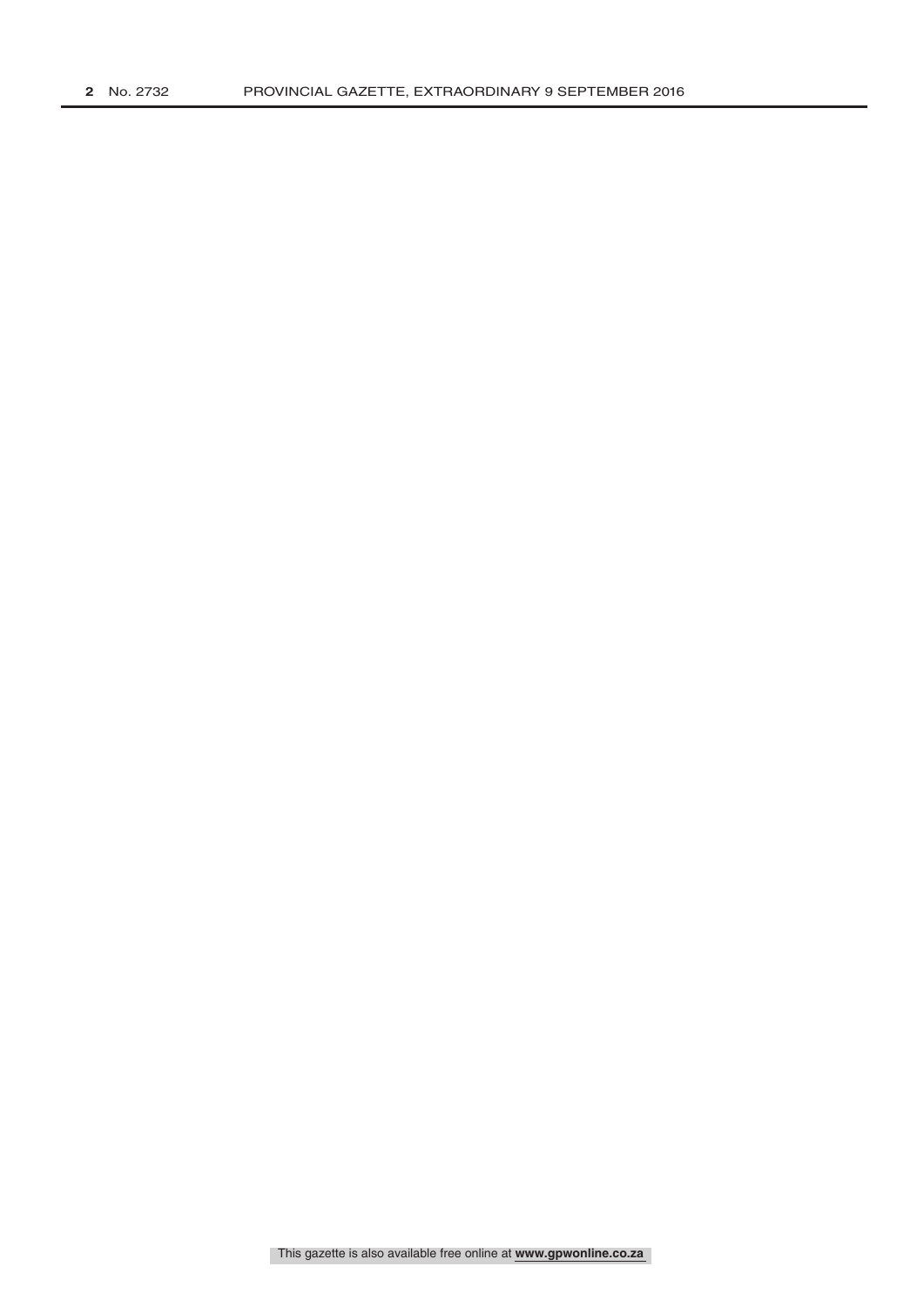# **IMPORTANT NOTICE:**

**The GovernmenT PrinTinG Works Will noT be held resPonsible for any errors ThaT miGhT occur due To The submission of incomPleTe / incorrecT / illeGible coPy.**

**no fuTure queries Will be handled in connecTion WiTh The above.**

# **CONTENTS**

*No No*

# *Page*

#### **GENERAL NOTICE**

| 125 Mpumalanga Liquor Licensing Act, 2006 (Act No. 5 of 2006) : Notice of applications for liquor licences in terms of section 35 10 |    |
|--------------------------------------------------------------------------------------------------------------------------------------|----|
|                                                                                                                                      | 10 |
|                                                                                                                                      | 14 |
|                                                                                                                                      | 16 |
| 126 Mpumalanga Liquor Licensing Act, 2006 (Act No. 5 of 2006) : Notice of applications for transfer of liquor licences in terms of   | 20 |
|                                                                                                                                      | 20 |

# **LIST OF TARIFF RATES** FOR PUBLICATION OF LIQUOR NOTICES

**COMMENCEMENT: 1 APRIL 2016**

| <b>Pricing for Fixed Price Notices</b>                     |                      |  |  |  |  |
|------------------------------------------------------------|----------------------|--|--|--|--|
| <b>Notice Type</b>                                         | <b>New Price (R)</b> |  |  |  |  |
| Application for Liquor Licence - National                  | 150.00               |  |  |  |  |
| Application for Transfer of Liquor License - National      | 150.00               |  |  |  |  |
| Application for Liquor Licence - Gauteng                   | 150.00               |  |  |  |  |
| Application for Liquor Licence - Mpumalanga                | 150.00               |  |  |  |  |
| Application for Transfer of Liquor License - Mpumalanga    | 150.00               |  |  |  |  |
| Application for Liquor Licence - Northern Cape             | 150.00               |  |  |  |  |
| Application for Transfer of Liquor License - Northern Cape | 150.00               |  |  |  |  |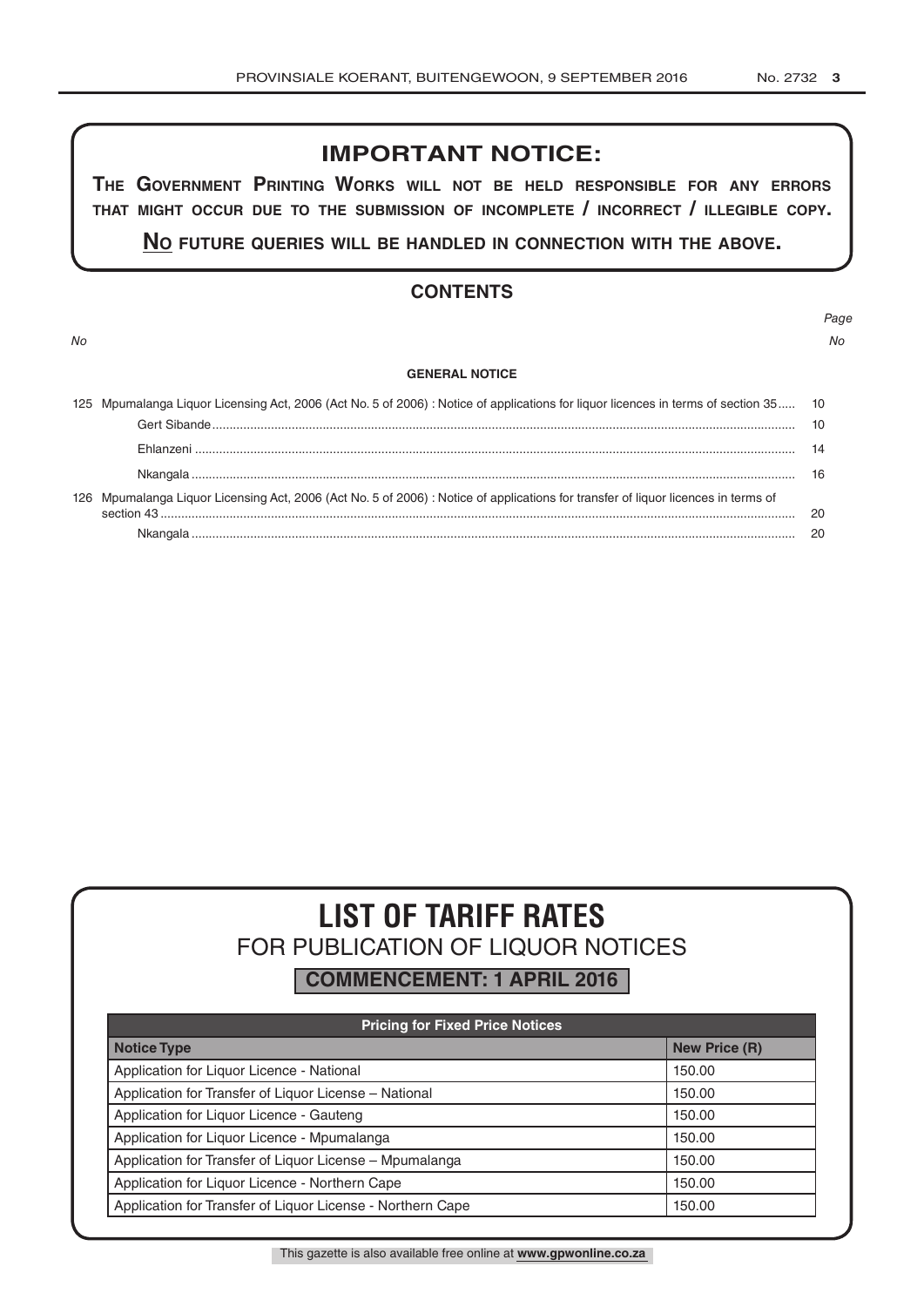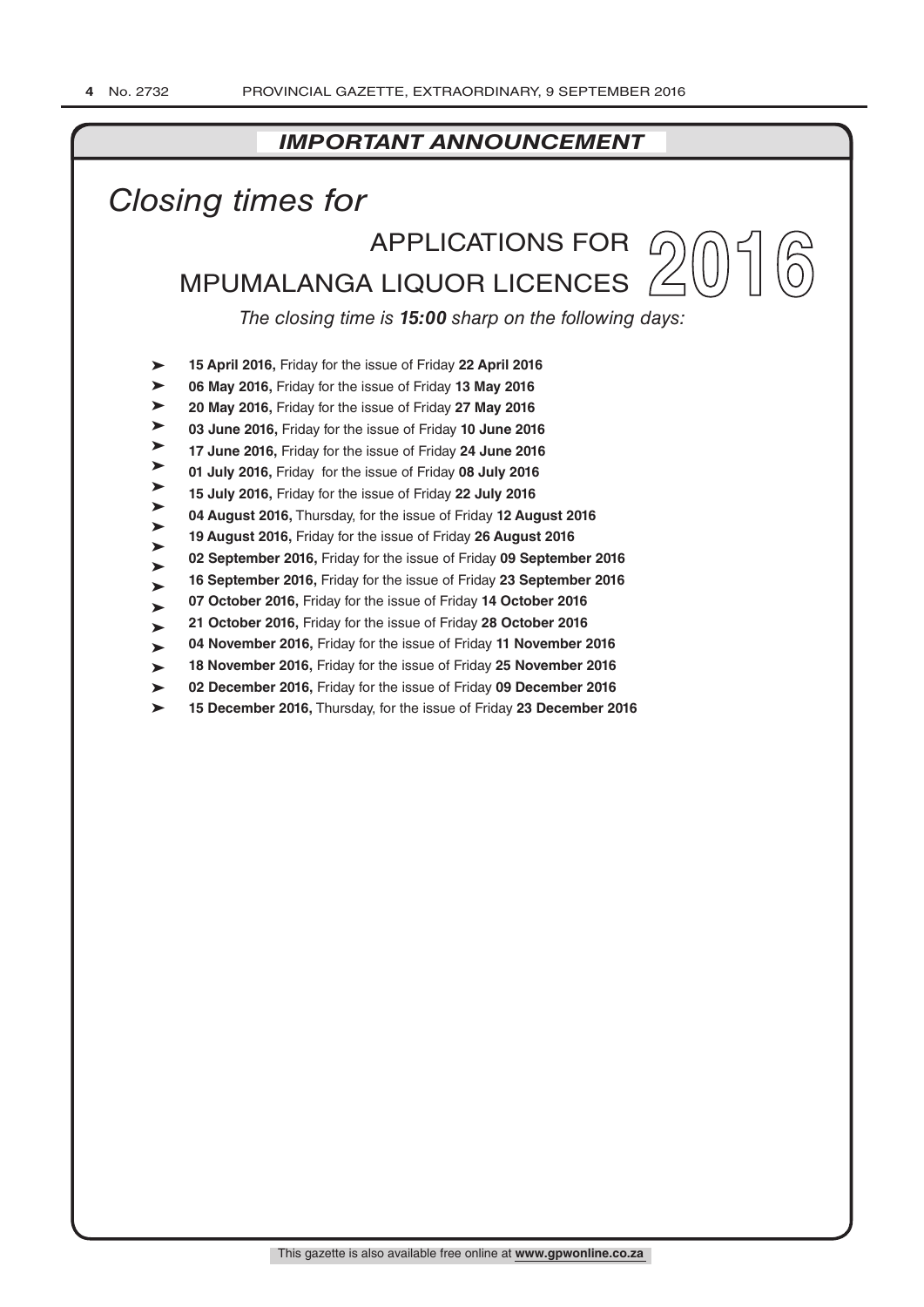The **Government Printing Works** (**GPW**) has established rules for submitting notices in line with its electronic notice processing system, which requires the use of electronic *Adobe* Forms. Please ensure that you adhere to these guidelines when completing and submitting your notice submission.

# **Closing Times for ACCepTAnCe of noTiCes**

- 1. The *Government Gazette* and *Government Tender Bulletin* are weekly publications that are published on Fridays and the closing time for the acceptance of notices is strictly applied according to the scheduled time for each gazette.
- 2. Please refer to the Submission Notice Deadline schedule in the table below. This schedule is also published online on the Government Printing works website www.gpwonline.co.za

All re-submissions will be subject to the standard cut-off times. **All notices received after the closing time will be rejected**.

| <b>Government Gazette Type</b>                   | <b>Publication</b><br>Frequency        | <b>Publication Date</b>                              | <b>Submission Deadline</b>                              | <b>Cancellations Deadline</b>                   |
|--------------------------------------------------|----------------------------------------|------------------------------------------------------|---------------------------------------------------------|-------------------------------------------------|
| <b>National Gazette</b>                          | Weekly                                 | Friday                                               | Friday 15h00 for next Friday                            | Tuesday, 12h00 - 3 days<br>prior to publication |
| <b>Regulation Gazette</b>                        | Weekly                                 | Friday                                               | Friday 15h00, to be published<br>the following Friday   | Tuesday, 12h00 - 3 days<br>prior to publication |
| <b>Petrol Price Gazette</b>                      | As required                            | First Wednesday of<br>the month                      | One week before publication                             | 3 days prior to<br>publication                  |
| <b>Road Carrier Permits</b>                      | Weekly                                 | Friday                                               | Thursday 15h00, to be<br>published the following Friday | 3 days prior to<br>publication                  |
| Unclaimed Monies (justice,<br>labour or lawyers) | January / As<br>required<br>2 per year | Any                                                  | 15 January / As required                                | 3 days prior to<br>publication                  |
| Parliament (acts, white paper,<br>green paper)   | As required                            | Any                                                  |                                                         | 3 days prior to<br>publication                  |
| <b>Manuals</b>                                   | As required                            | Any                                                  | <b>None</b>                                             | <b>None</b>                                     |
| <b>State of Budget</b><br>(National Treasury)    | Monthly                                | Any                                                  | 7 days prior to publication                             | 3 days prior to<br>publication                  |
| Legal Gazettes A, B and C                        | Weekly                                 | Friday                                               | One week before publication                             | Tuesday, 12h00 - 3 days<br>prior to publication |
| <b>Tender Bulletin</b>                           | Weekly                                 | Friday                                               | Friday 15h00 for next Friday                            | Tuesday, 12h00 - 3 days<br>prior to publication |
| Gauteng                                          | Weekly                                 | Wednesday                                            | Two weeks before publication                            | 3 days after submission<br>deadline             |
| <b>Eastern Cape</b>                              | Weekly                                 | Monday                                               | One week before publication                             | 3 days prior to<br>publication                  |
| Northern Cape                                    | Weekly                                 | Monday                                               | One week before publication                             | 3 days prior to<br>publication                  |
| <b>North West</b>                                | Weekly                                 | Tuesday                                              | One week before publication                             | 3 days prior to<br>publication                  |
| KwaZulu-Natal                                    | Weekly                                 | Thursday                                             | One week before publication                             | 3 days prior to<br>publication                  |
| Limpopo                                          | Weekly                                 | Friday                                               | One week before publication                             | 3 days prior to<br>publication                  |
| Mpumalanga                                       | Weekly                                 | Friday                                               | One week before publication                             | 3 days prior to<br>publication                  |
| <b>Gauteng Liquor License</b><br>Gazette         | Monthly                                | Wednesday before<br>the First Friday of the<br>month | Two weeks before publication                            | 3 days after submission<br>deadline             |
| Northern Cape Liquor License<br>Gazette          | Monthly                                | First Friday of the<br>month                         | Two weeks before publication                            | 3 days after submission<br>deadline             |
| National Liquor License Gazette                  | <b>Monthly</b>                         | First Friday of the<br>month                         | Two weeks before publication                            | 3 days after submission<br>deadline             |
| Mpumalanga Liquor License<br>Gazette             | 2 per month                            | Second & Fourth<br>Friday                            | One week before                                         | 3 days prior to<br>publication                  |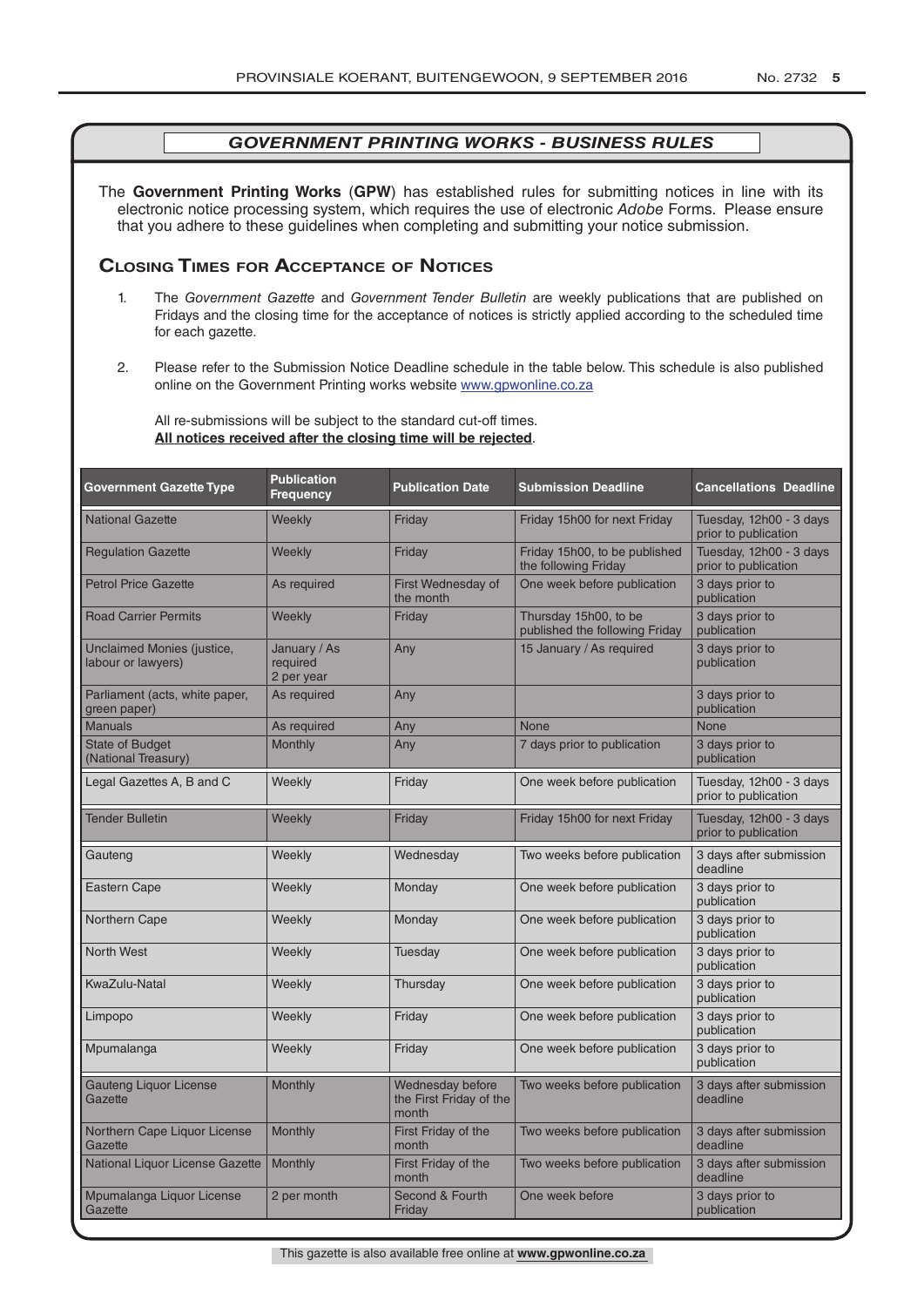# **NOTICE SUBMISSION PROCESS**

- 3. Download the latest *Adobe* form, for the relevant notice to be placed, from the **Government Printing Works** website www.gpwonline.co.za.
- 4. The *Adobe* form needs to be completed electronically using *Adobe Acrobat* / *Acrobat Reader*. Only electronically completed *Adobe* forms will be accepted. No printed, handwritten and/or scanned *Adobe* forms will be accepted.
- 5. The completed electronic *Adobe* form has to be submitted via email to submit.egazette@gpw.gov.za. The form needs to be submitted in its original electronic *Adobe* format to enable the system to extract the completed information from the form for placement in the publication.
- 6. Each notice submission should be sent as a single email. The email should contain **all documentation relating to a particular notice submission**, each as a separate attachment:
	- 6.1. Electronically completed *Adobe* form, specific to the type of notice that is to be placed.
		- 6.1.1. For National *Government Gazette* or *Provincial Gazette* notices, the notices must be accompanied by an electronic Z95 or Z95Prov *Adobe* form
		- 6.1.2. The notice content (body copy) **MUST** be a separate attachment.
	- 6.2. Proof of Payment / Purchase Order: **Government Printing Works** account customer must include a copy of their Purchase Order*.* **Non**-**Government Printing Works** account customer needs to submit the proof of payment for the notice
	- 6.3. Where separate notice content is applicable (Z95, Z95 Prov and TForm 3, it should also be attached as a separate attachment. (See specifications below, point 11).
	- 6.4. Any additional notice information if applicable.
- 7. The electronic *Adobe* form will be taken as the primary source for the notice information to be published. Instructions that are on the email body or covering letter that contradicts the notice form content will not be considered. The information submitted on the electronic *Adobe* form will be published as-is.
- 8. To avoid duplicated publication of the same notice and double billing, Please submit your notice **ONLY ONCE.**
- 9. Notices brought to **GPW** by "walk-in" customers on electronic media can only be submitted in *Adobe* electronic form format. All "walk-in" customers with notices that are not on electronic *Adobe* forms will be routed to the Contact Centre where they will be assisted to complete the forms in the required format.
- 10. Should a customer submit a bulk submission of hard copy notices delivered by a messenger on behalf of any organisation e.g. newspaper publisher, the messenger will be referred back to the sender as the submission does not adhere to the submission rules.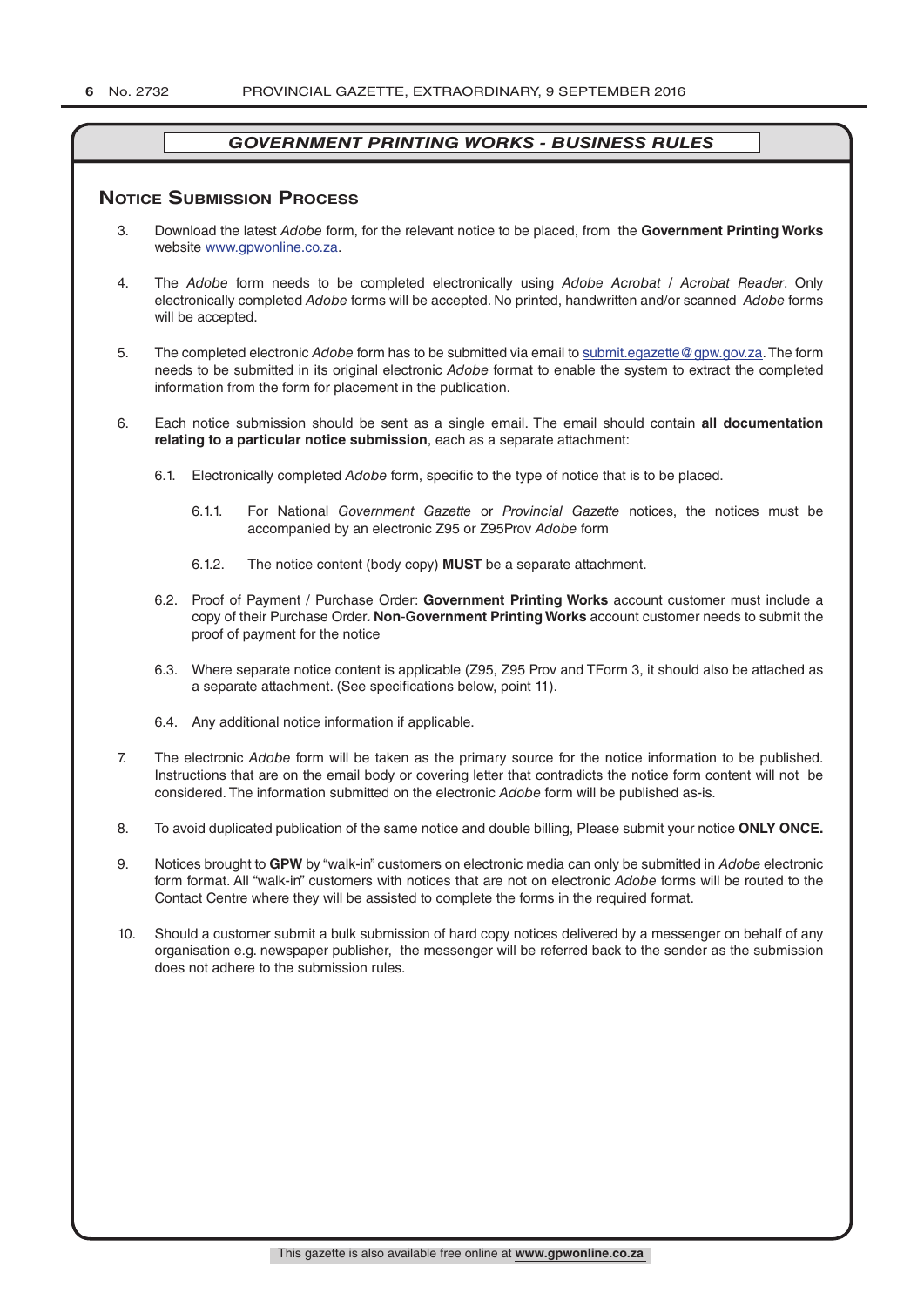# **COPY (SEPARATE NOTICE CONTENT DOCUMENT)**

- 11. Where the copy is part of a separate attachment document for Z95, Z95Prov and TForm03
	- 11.1. Copy of notices must be supplied in a separate document and may not constitute part of any covering letter, purchase order, proof of payment or other attached documents.

The content document should contain only one notice. (You may include the different translations of the same notice in the same document).

11.2. The notice should be set on an A4 page, with margins and fonts set as follows:

Page size  $=$  A4 Portrait with page margins: Top  $=$  40mm, LH/RH  $=$  16mm, Bottom  $=$  40mm; Use font size: Arial or Helvetica 10pt with 11pt line spacing;

Page size = A4 Landscape with page margins: Top = 16mm, LH/RH = 40mm, Bottom = 16mm; Use font size: Arial or Helvetica 10pt with 11pt line spacing;

# **CAnCellATions**

- 12. Cancellation of notice submissions are accepted by **GPW** according to the deadlines stated in the table above in point 2. Non-compliance to these deadlines will result in your request being failed. Please pay special attention to the different deadlines for each gazette. Please note that any notices cancelled after the cancellation deadline will be published and charged at full cost.
- 13. Requests for cancellation must be sent by the original sender of the notice and must accompanied by the relevant notice reference number (N-) in the email body.

# **AmenDmenTs To noTiCes**

14. With effect from 01 October 2015, **GPW** will not longer accept amendments to notices. The cancellation process will need to be followed according to the deadline and a new notice submitted thereafter for the next available publication date.

# **REJECTIONS**

- 15. All notices not meeting the submission rules will be rejected to the customer to be corrected and resubmitted. Assistance will be available through the Contact Centre should help be required when completing the forms. (012-748 6200 or email info.egazette@gpw.gov.za). Reasons for rejections include the following:
	- 15.1. Incorrectly completed forms and notices submitted in the wrong format, will be rejected.
	- 15.2. Any notice submissions not on the correct *Adobe* electronic form, will be rejected.
	- 15.3. Any notice submissions not accompanied by the proof of payment / purchase order will be rejected and the notice will not be processed.
	- 15.4. Any submissions or re-submissions that miss the submission cut-off times will be rejected to the customer. The Notice needs to be re-submitted with a new publication date.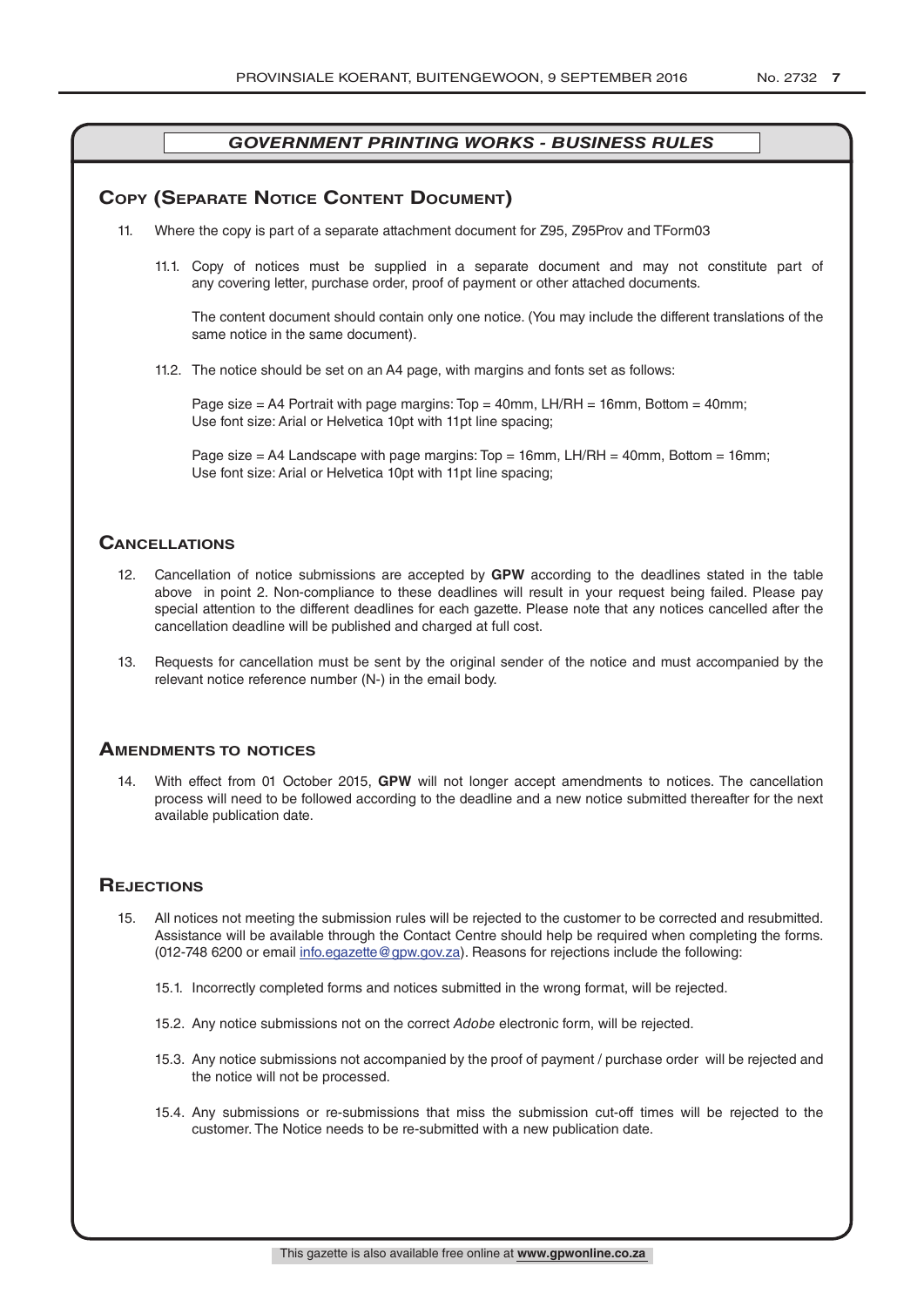#### **ApprovAl of noTiCes**

- 16. Any notices other than legal notices are subject to the approval of the Government Printer, who may refuse acceptance or further publication of any notice.
- 17. No amendments will be accepted in respect to separate notice content that was sent with a Z95 or Z95Prov notice submissions. The copy of notice in layout format (previously known as proof-out) is only provided where requested, for Advertiser to see the notice in final Gazette layout. Should they find that the information submitted was incorrect, they should request for a notice cancellation and resubmit the corrected notice, subject to standard submission deadlines. The cancellation is also subject to the stages in the publishing process, i.e. If cancellation is received when production (printing process) has commenced, then the notice cannot be cancelled.

# **GOVERNMENT PRINTER INDEMNIFIED AGAINST LIABILITY**

- 18. The Government Printer will assume no liability in respect of-
	- 18.1. any delay in the publication of a notice or publication of such notice on any date other than that stipulated by the advertiser;
	- 18.2. erroneous classification of a notice, or the placement of such notice in any section or under any heading other than the section or heading stipulated by the advertiser;
	- 18.3. any editing, revision, omission, typographical errors or errors resulting from faint or indistinct copy.

# **liAbiliTy of ADverTiser**

19. Advertisers will be held liable for any compensation and costs arising from any action which may be instituted against the Government Printer in consequence of the publication of any notice.

# **CusTomer inquiries**

Many of our customers request immediate feedback/confirmation of notice placement in the gazette from our Contact Centre once they have submitted their notice – While **GPW** deems it one of their highest priorities and responsibilities to provide customers with this requested feedback and the best service at all times, we are only able to do so once we have started processing your notice submission.

**GPW** has a 2-working day turnaround time for processing notices received according to the business rules and deadline submissions.

Please keep this in mind when making inquiries about your notice submission at the Contact Centre.

- 20. Requests for information, quotations and inquiries must be sent to the Contact Centre ONLY.
- 21. Requests for Quotations (RFQs) should be received by the Contact Centre at least **2 working days** before the submission deadline for that specific publication.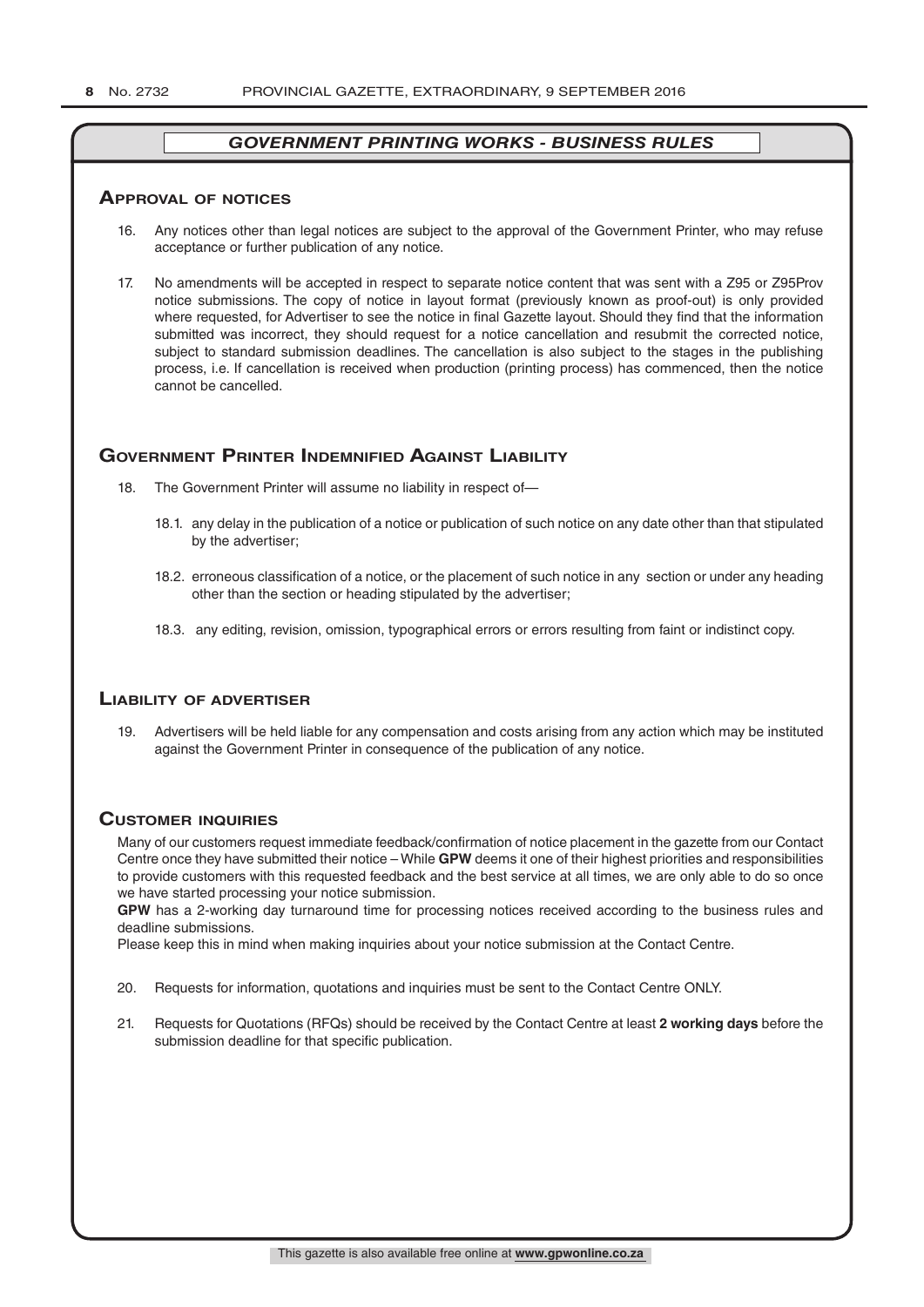# **pAymenT of CosT**

- 22. The Request for Quotation for placement of the notice should be sent to the Gazette Contact Centre as indicated above, prior to submission of notice for advertising.
- 23. Payment should then be made, or Purchase Order prepared based on the received quotation, prior to the submission of the notice for advertising as these documents i.e. proof of payment or Purchase order will be required as part of the notice submission, as indicated earlier.
- 24. Where there is any doubt about the cost of publication of a notice, and in the case of copy, an enquiry, accompanied by the relevant copy, should be addressed to the Gazette Contact Centre, **Government Printing Works**, Private Bag X85, Pretoria, 0001 email: info.egazette@gpw.gov.za before publication.
- 25. Overpayment resulting from miscalculation on the part of the advertiser of the cost of publication of a notice will not be refunded, unless the advertiser furnishes adequate reasons why such miscalculation occurred. In the event of underpayments, the difference will be recovered from the advertiser, and future notice(s) will not be published until such time as the full cost of such publication has been duly paid in cash or electronic funds transfer into the **Government Printing Works** banking account.
- 26. In the event of a notice being cancelled, a refund will be made only if no cost regarding the placing of the notice has been incurred by the **Government Printing Works**.
- 27. The **Government Printing Works** reserves the right to levy an additional charge in cases where notices, the cost of which has been calculated in accordance with the List of Fixed Tariff Rates, are subsequently found to be excessively lengthy or to contain overmuch or complicated tabulation.

# **proof of publiCATion**

- 28. Copies of any of the *Government Gazette* or *Provincial Gazette* can be downloaded from the **Government Printing Works** website www.gpwonline.co.za free of charge, should a proof of publication be required.
- 29. Printed copies may be ordered from the Publications department at the ruling price. The **Government Printing Works** will assume no liability for any failure to post or for any delay in despatching of such *Government Gazette*(s).

# *GOVERNMENT PRINTING WORKS CONTACT INFORMATION*

**Physical Address: Postal Address: GPW Banking Details: Government Printing Works** Private Bag X85 **Bank:** ABSA Bosman Street 149 Bosman Street Pretoria **Account No.:** 405 7114 016 Pretoria 0001 **Branch Code:** 632-005

**For Gazette and Notice submissions:** Gazette Submissions: **E-mail:** submit.egazette@gpw.gov.za **For queries and quotations, contact:** Gazette Contact Centre: **E-mail:** info.egazette@gpw.gov.za

**Contact person for subscribers:** Mrs M. Toka: **E-mail:** subscriptions@gpw.gov.za

**Tel:** 012-748 6200

**Tel:** 012-748-6066 / 6060 / 6058 **Fax:** 012-323-9574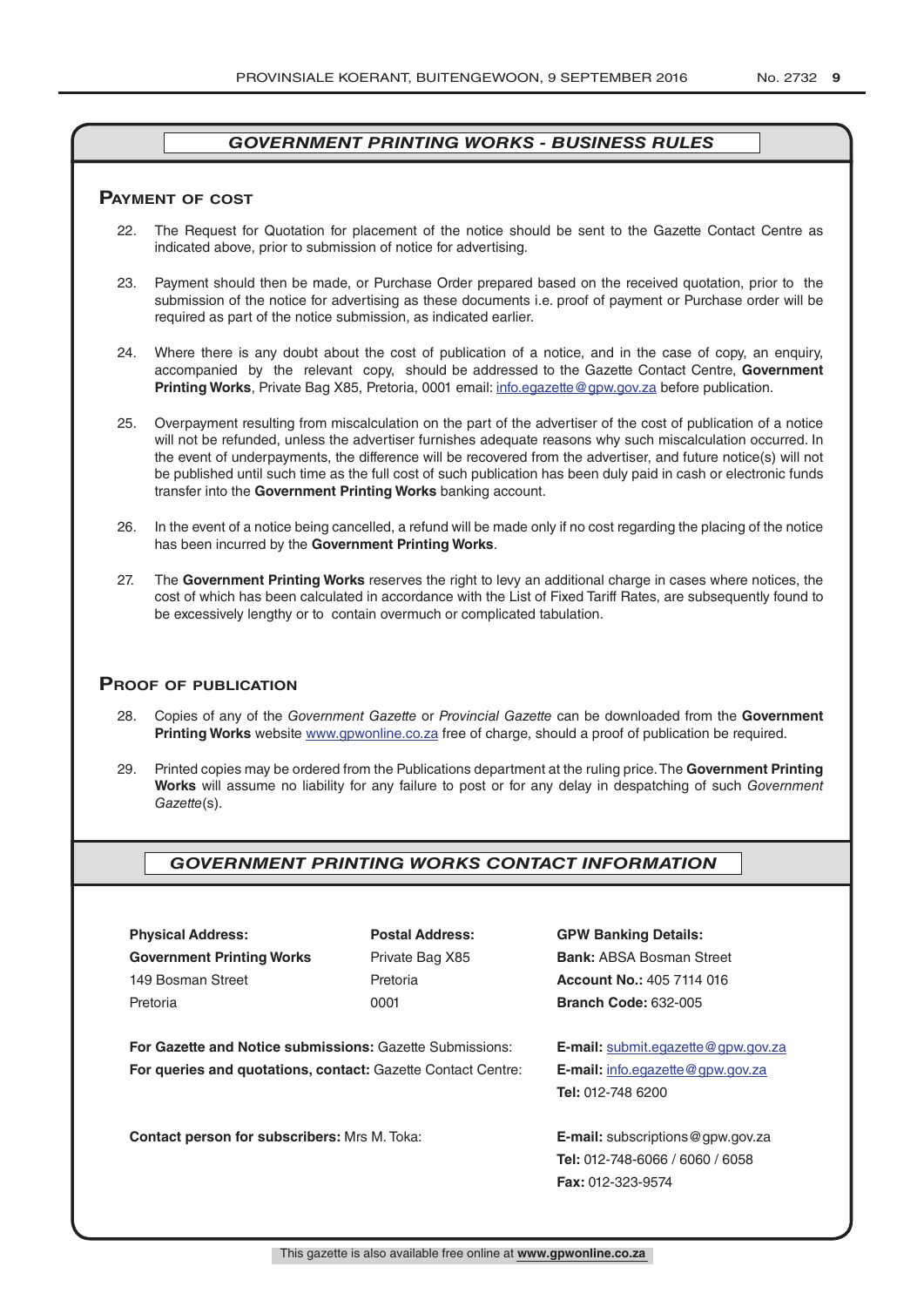#### **Form 2**

# General Notice

# **NOTICE 125 OF 2016**

#### **MPUMALANGA LIQUOR LICENSING ACT, 2006 (Act No. 5 of 2006)**

#### **Notice of applications for liquor licences in terms of section 35**

Notice is hereby given that the applicants specified in the Schedule hereto have given notice of their intention to lodge applications for the grant of new liquor licences to the Secretary, Regional Liquor Licensing Offices in respect of premises situated in the local committee area indicated in the Schedule.

Comments should be made in writing and be addressed to the municipality concerned and a copy to the applicant, to reach the said addresses within thirty (30) days of this application.

Invitation for public comments in applying for a Liquor Licence in terms of section 35(2)(a) of the Mpumalanga Liquor Licensing Act, 2006.

#### **SCHEDULE**

The undermentioned figures used in brackets in the Schedule, have the following meanings:

- (1) = Full name of applicant, ID Number of Applicant.
- (2) = Intended trading name.
- (3) = Notice given on behalf of: self *or* other juristic person/s.
- $(4)$  = Type of licence applied for.
- $(5)$  = Full address and location of the premises
- $(6)$  = Municipality address where comments must be submitted
- $(7)$  = Applicant address where comments must be submitted

# GERT SIBANDE

# **MKHONDO LOCAL MUNICIPALITY**

- (1) I, **Gudrun Edith Engelbrecht,** ID No. 6312110091082, an adult female, hereby invites written public comments concerning the application for a Liquor Licence to the Mpumalanga Liquor Authority.
- (2) To trade under the name Dusk to Dawn Farm Guesthouse.
- (3) I make this application on behalf of the juristic person: Dusk to Dawn Farm Guest House Pty (Ltd). (Reg No. 2014/249909/07).
- (4) The retail sale of liquor for consumption on the premises where the liquor is sold.
- (5) *Physical address:* Remaining Extent of the Farm Wagendrift 12, registration Division HU, being an address in the Republic of South Africa and within the boundries of Mpumalanga Province. *Postal address:* PO Box 388, Piet Retief,2380.
- (6) Municipal Manager, Legals, PO Box 23, Piet Retief,2380.
- (7) PO Box 894, Ermelo,2350.

#### **ALBERT LUTHULI LOCAL MUNICIPALITY**

- (1) I, **Nhlanhla Sibusiso Dube,** ID No. 870320 5541 080, an adult male, hereby invites written public comments concerning the application for a Liquor Licence to the Mpumalanga Liquor Authority.
- (2) To trade under the name Mtima Sports Bar.
- (3) I make this application for myself.
- (4) The retail sale of liquor for consumption on the premises where the liquor is sold.
- (5) *Physical address:* Stand no. E736B China 2
- Diepdale 2341, being an address in the Republic of South Africa and within the boundries of Mpumalanga Province. *Postal address:* P. O. Box 2009

Ermelo 2350. (6) 28 Kerk Street Carolina 1185. (7) P. O. Box 2009

Ermelo 2350.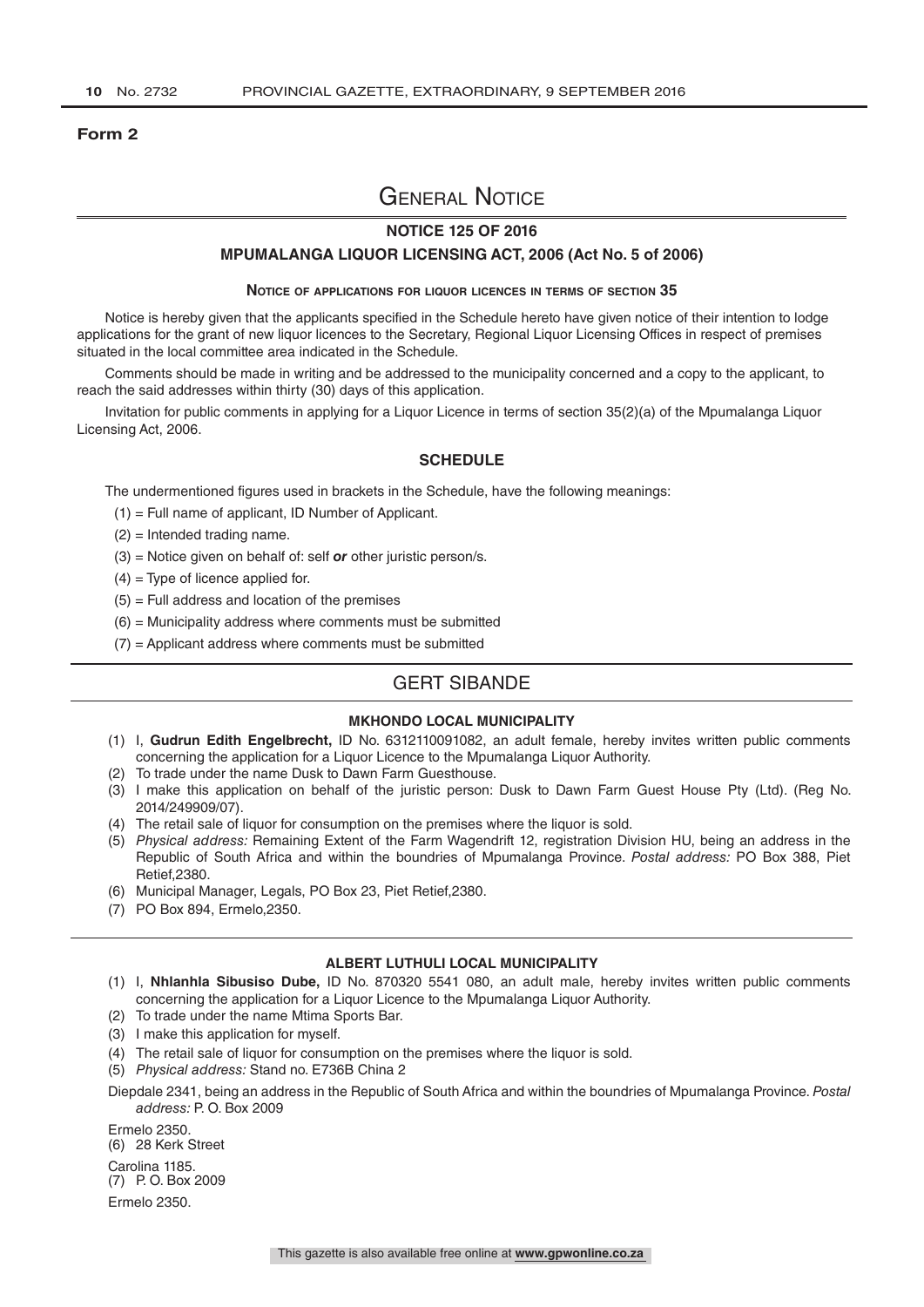#### **MSUKALIGWA LOCAL MUNICIPALITY**

- (1) I, **Themba Jeremia Mkhonza,** ID No. 871129 5325 082, an adult male, hereby invites written public comments concerning the application for a Liquor Licence to the Mpumalanga Liquor Authority.
- (2) To trade under the name Mfazi Omnyama Sports Pub.
- (3) I make this application for myself.
- (4) The retail sale of liquor in terms of a special liquor license for consumption on and off the premises where the liquor is sold.
- (5) *Physical address:* Stand no. 15 Fourie Street

Ermelo 2350, being an address in the Republic of South Africa and within the boundries of Mpumalanga Province. *Postal address:* P. O. Box 2009,

Ermelo 2350. (6) P. O. Box 48 Ermelo 2350. (7) P. O. Box 2009 Ermelo 2350.

# **MSUKALIGWA LOCAL MUNICIPALITY**

- (1) I, **Mandla Nkabinde,** ID No. 840606 7832 080, an adult male, hereby invites written public comments concerning the application for a Liquor Licence to the Mpumalanga Liquor Authority.
- (2) To trade under the name Embuzini Sports Pub.
- (3) I make this application for myself.
- (4) The retail sale of liquor in terms of a special liquor license for consumption on and off the premises where the liquor is sold.
- (5) *Physical address:* Stand no. 150 New Ermelo
- Ermelo 2350, being an address in the Republic of South Africa and within the boundries of Mpumalanga Province. *Postal address:* P. O. Box 2009

Ermelo 2350.

(6) P. O. Box 48 Ermelo 2350. (7) P. O. Box 2009 Ermelo 2350.

**PIXLEY KA SEME LOCAL MUNICIPALITY**

- (1) I, **Sinenhlanhla Sinengomusa Hlabisa,** ID No. 871205 5900 080, an adult male, hereby invites written public comments concerning the application for a Liquor Licence to the Mpumalanga Liquor Authority.
- (2) To trade under the name Bambukabamyeke Sports Pub.
- (3) I make this application for myself.
- (4) The retail sale of liquor for consumption on the premises where the liquor is sold.
- (5) *Physical address:* Erf no. 2485 Ezamokuhle Location

Amersfoort 2490, being an address in the Republic of South Africa and within the boundries of Mpumalanga Province. *Postal address:* P. O. Box 2009

Ermelo 2350. (6) Private Bag X9011 Volksrust 2470. (7) 2485 Ezamokuhle Location Amersfoort 2490.

#### **PIXLEY KA SEME LOCAL MUNICIPALITY**

- (1) I, **Mbatha Alicia Thylile Nontokozo,** ID No. 9409140521083, an adult female, hereby invites written public comments concerning the application for a Liquor Licence to the Mpumalanga Liquor Authority.
- (2) To trade under the name -.
- (3) I make this application on behalf of the juristic person: Zamantunga Pharmacies (PTY) LTD. (Reg No. 9209204198).
- (4) The retail sale of liquor for consumption on the premises where the liquor is sold.
- (5) *Physical address:* 78 Sybrandt Van Niekerk Street Amersfoort, being an address in the Republic of South Africa and within the boundries of Mpumalanga Province. *Postal address:* P O Box 182 Amersfoort 2490.
- (6) Private Bag X1012 De Aar 7000.
- (7) P O Box 1523 Ermelo 2350.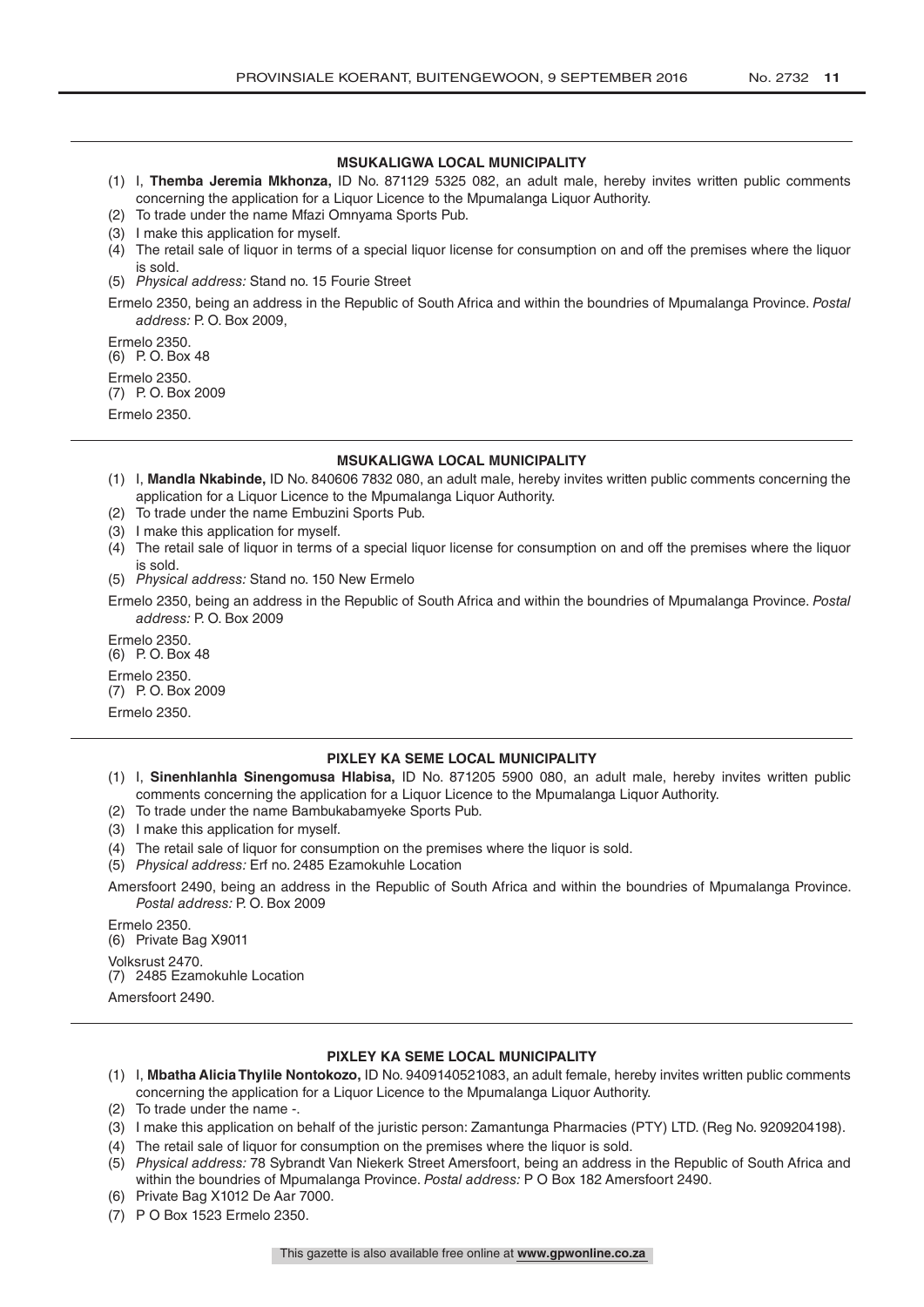# **ALBERT LUTHULI LOCAL MUNICIPALITY**

- (1) I, **Bonginkosi Bophela,** ID No. 5604235756081, an adult male, hereby invites written public comments concerning the application for a Liquor Licence to the Mpumalanga Liquor Authority.
- (2) To trade under the name J B Entertainment & Restaurant.
- (3) I make this application for myself.
- (4) The retail sale of liquor in terms of a special liquor license in respect of a specified event.
- (5) *Physical address:* Stand No 147 C, Section Mayflower Township, being an address in the Republic of South Africa and within the boundries of Mpumalanga Province. *Postal address:* No 33 CP, Hoogenhout Street Ermelo, 2350.
- (6) P O Box 24 Carolina 1185.
- (7) No 33 CP Hoogenhout Street, Ermelo, 2350.

#### **PIXLEY KA SEME LOCAL MUNICIPALITY**

- (1) I, **Mbatha Alicia Thylile Nontokozo,** ID No. 9409140521083, an adult female, hereby invites written public comments concerning the application for a Liquor Licence to the Mpumalanga Liquor Authority.
- (2) To trade under the name -.
- (3) I make this application on behalf of the juristic person: Zamantunga Pharmacies (PTY) LTD. (Reg No. 9209204198).
- (4) The retail sale of liquor for consumption on the premises where the liquor is sold.
- (5) *Physical address:* 78 Sybrandt Van Niekerk Street Amersfoort, being an address in the Republic of South Africa and within the boundries of Mpumalanga Province. *Postal address:* P O Box 182 Amersfoort 2490.
- (6) Private Bag X1012 De Aar 7000.
- (7) P O Box 1523 Ermelo 2350.

# **PIXLEY KA SEME LOCAL MUNICIPALITY**

- (1) I, **Mbatha Alicia Thylile Nontokozo,** ID No. 9409140521083, an adult female, hereby invites written public comments concerning the application for a Liquor Licence to the Mpumalanga Liquor Authority.
- (2) To trade under the name -.
- (3) I make this application on behalf of the juristic person: Zamantunga Pharmacies (PTY) LTD. (Reg No. 9209204198).
- (4) The retail sale of liquor for consumption on the premises where the liquor is sold.
- (5) *Physical address:* 78 Sybrandt Van Niekerk Street Amersfoort, being an address in the Republic of South Africa and within the boundries of Mpumalanga Province. *Postal address:* P O Box 182 Amersfoort 2490.
- (6) Private Bag X1012 De Aar 7000.
- (7) P O Box 1523 Ermelo 2350.

#### **GOVAN MBEKI LOCAL MUNICIPALITY**

- (1) I, **Nopi Godfrey Mtsweni,** ID No. 7008315286084, an adult male, hereby invites written public comments concerning the application for a Liquor Licence to the Mpumalanga Liquor Authority.
- (2) To trade under the name Vintage Liquor Store.
- (3) I make this application for myself.
- (4) The retail sale of liquor for consumption off the premises where the liquor is sold.
- (5) *Physical address:* 4175 Ext 23 Emzinoni Location, being an address in the Republic of South Africa and within the boundries of Mpumalanga Province. *Postal address:* P O Box 530 Bethal 2310.
- (6) Private Bag X1017 Secunda 2303.
- (7) P O Box 530 Bethal 2310.

#### **MKHONDO LOCAL MUNICIPALITY**

- (1) I, **JOHANNES ADAM ERNST,** ID No. 5210065038085, an adult male, hereby invites written public comments concerning the application for a Liquor Licence to the Mpumalanga Liquor Authority.
- (2) To trade under the name EVERGREEN DEVELOPMENT TRUST.
- (3) I make this application for myself.
- (4) The retail sale of liquor in terms of a special liquor license for consumption on and off the premises where the liquor is sold.
- (5) *Physical address:* THE FARM EVERGREEN 425 IT (62), being an address in the Republic of South Africa and within the boundries of Mpumalanga Province. *Postal address:* P.O. BOX 536, PIET RETIEF, 2380.
- (6) MKHONDO MUNICIPALITY: TOWN PLANNING UNIT: 35 MOHAMMEDIA ROAD: KEMPVILLE: PIET RETIEF: 2380. (7) MR. J.A ERNST: P.O.BOX 536: PIET RETIEF, 2380.
	- This gazette is also available free online at **www.gpwonline.co.za**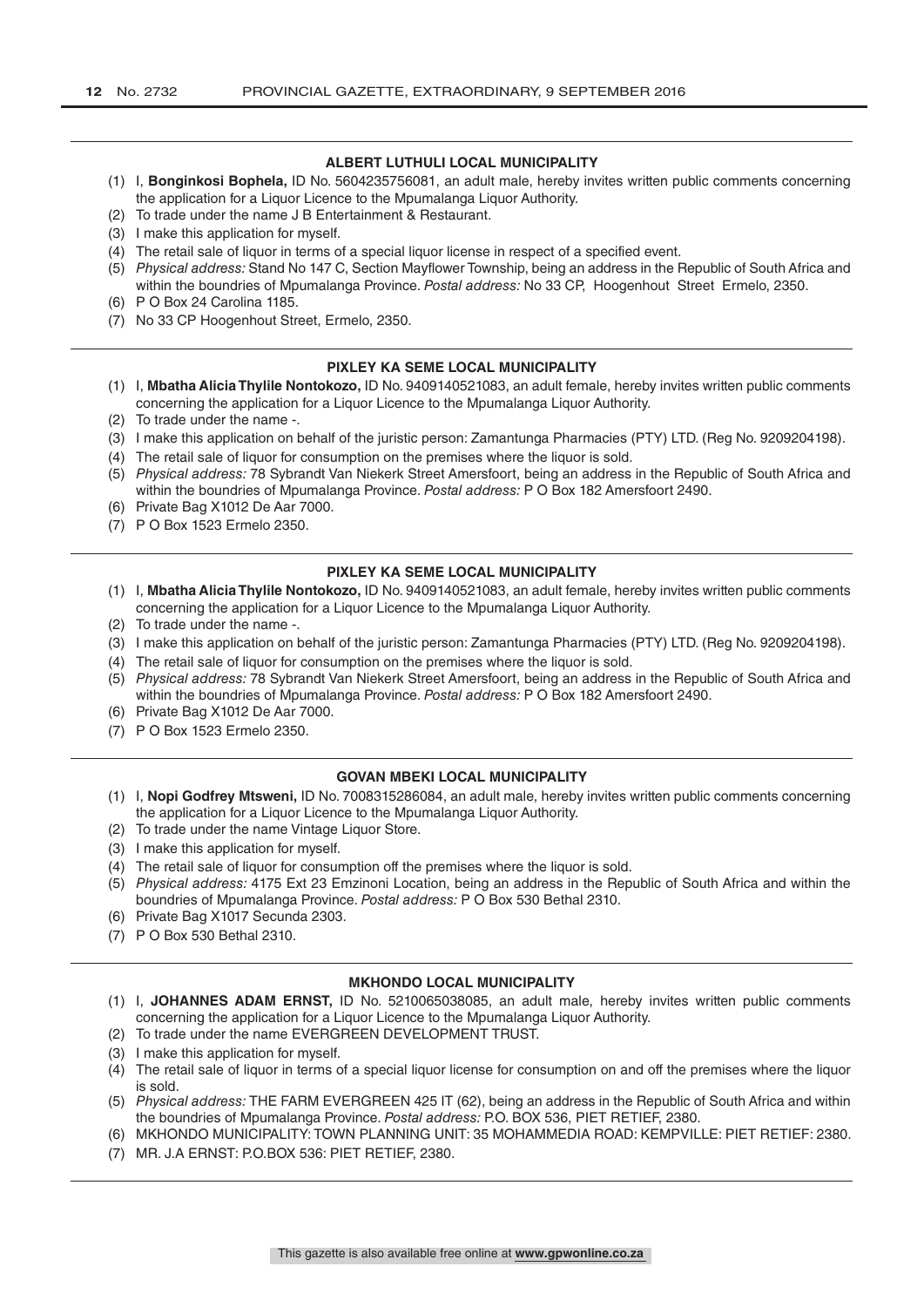# **ALBERT LUTHULI LOCAL MUNICIPALITY**

- (1) I, **Sibusiso Albert Nkambule/MAT and MSUT Steel and Trading Company Reg: 2013/060020/07,** ID No. 8804295656083, an adult male, hereby invites written public comments concerning the application for a Liquor Licence to the Mpumalanga Liquor Authority.
- (2) To trade under the name The Tribal Restaurant and Bar.
- (3) I make this application for myself: MAT and MSUT Steel and Trading. (Reg No. 2013/060020/07).
- (4) The retail sale of liquor for consumption on the premises where the liquor is sold.
- (5) *Physical address:* Stand no: 53 , Nhlazatje , Block 4 1192, being an address in the Republic of South Africa and within the boundries of Mpumalanga Province. *Postal address:* PO Box 502 Elukwatini, 1192.
- (6) 28 Kerk Street, Carolina, 1185/Tel: +27 (0) 17 843 4000/10/Fax: +27 (0) 17 843 4100/Email: mm@albertluthuli.gov.za
- (7) Stand no: 53 , Nhlazatje , Block 4 1192.

#### **MSUKALIGWA LOCAL MUNICIPALITY**

- (1) I, **Bongani Lethuxolo Martin Mabaso,** ID No. 810408 5297 085, an adult male, hereby invites written public comments concerning the application for a Liquor Licence to the Mpumalanga Liquor Authority.
- (2) To trade under the name Bongz Cafe.
- (3) I make this application for myself.
- (4) The retail sale of liquor in terms of a special liquor license for consumption on and off the premises where the liquor is sold.
- (5) *Physical address:* Erf no. 2882 First 18 and Second 11 Street, Ermelo 2350, being an address in the Republic of South Africa and within the boundries of Mpumalanga Province. *Postal address:* P. O. Box 2009, Ermelo 2350..
- (6) P. O. Box 48, Ermelo 2350.

.

(7) P. O. Box 2009, Ermelo 2350.

#### **MSUKALIGWA LOCAL MUNICIPALITY**

- (1) I, **Hlanganani Samson Mdlalose,** ID No. 711017 5607 084, an adult male, hereby invites written public comments concerning the application for a Liquor Licence to the Mpumalanga Liquor Authority.
- (2) To trade under the name Dikane Pub.
- (3) I make this application for myself.
- (4) The retail sale of liquor for consumption on the premises where the liquor is sold.
- (5) *Physical address:* Erf no. 598 KwaZanele Location, Breyten 2330, being an address in the Republic of South Africa and within the boundries of Mpumalanga Province. *Postal address:* P. O. Box 2198, Breyten 2330.
- (6) P. O. Box 48, Msukaligwa 2350.
- (7) P. O. Box 2198, Breyten 2330.

#### **GOVAN MBEKI LOCAL MUNICIPALITY**

- (1) I, **Gert Coetzee,** ID No. 8104135045088, an adult male, hereby invites written public comments concerning the application for a Liquor Licence to the Mpumalanga Liquor Authority.
- (2) To trade under the name Savannah Sports Bar.
- (3) I make this application for myself.
- (4) The retail sale of liquor for consumption on the premises where the liquor is sold.
- (5) *Physical address:* 685\2 De Beer Street, Bethal, 2309, being an address in the Republic of South Africa and within the boundries of Mpumalanga Province. *Postal address:* PO Box 15398, Secunda, 2302.
- (6) Main Business Centre, Horwood Street, Secunda, 2302.
- (7) PO Box 15398, Secunda, 2302.

#### **GOVAN MBEKI LOCAL MUNICIPALITY**

- (1) I, **Dorothy Ronniel Mdhluli,** ID No. 5609050838088, an adult female, hereby invites written public comments concerning the application for a Liquor Licence to the Mpumalanga Liquor Authority.
- (2) To trade under the name Ronnie On and Off Liquor Licence.
- (3) I make this application for myself.
- (4) The retail sale of liquor in terms of a special liquor license for consumption on and off the premises where the liquor is sold.
- (5) *Physical address:* Erf No.2375, 12th Street Mzinoni, Bethal, 2310., being an address in the Republic of South Africa and within the boundries of Mpumalanga Province. *Postal address:* P.O. BOX 2009, ERMELO, 2350..
- (6) P.O. BOX 3, Bethal, 2310
- .. (7) P.O. BOX 2009, ERMELO, 2350..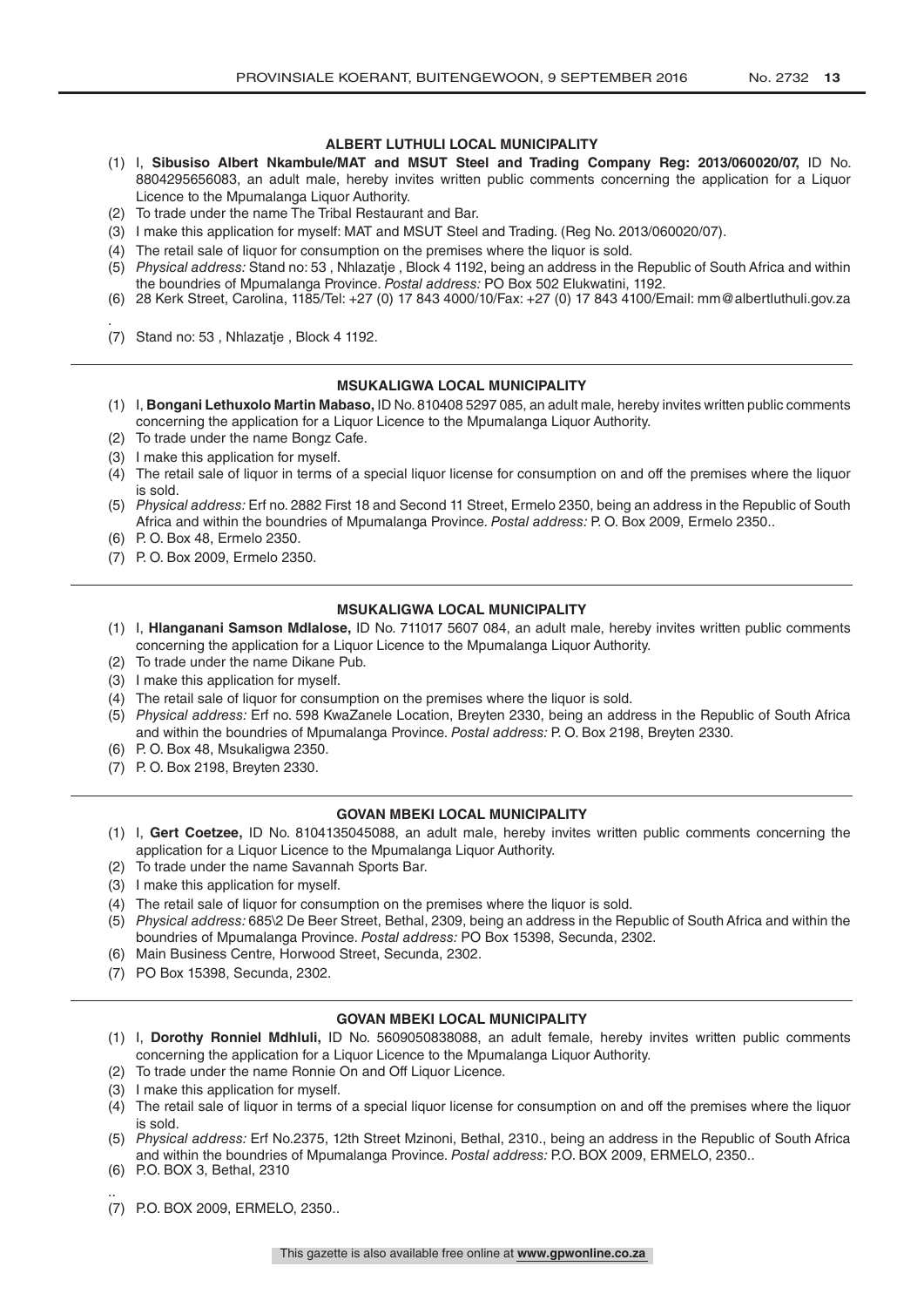.

### **MSUKALIGWA LOCAL MUNICIPALITY**

- (1) I, **Vusi Simon Shongwe,** ID No. 7705085804083, an adult male, hereby invites written public comments concerning the application for a Liquor Licence to the Mpumalanga Liquor Authority.
- (2) To trade under the name Eskhaleni On and Off Liquor Store.
- (3) I make this application for myself.
- (4) The retail sale of liquor in terms of a special liquor license for consumption on and off the premises where the liquor is sold.
- (5) *Physical address:* Stand No. 83, Nganga Village, Warberton, 2333, being an address in the Republic of South Africa and within the boundries of Mpumalanga Province. *Postal address:* P.O. BOX 2009, ERMELO, 2350.
- (6) P.O. BOX 48, Ermelo, 2350
- (7) P.O. BOX 2009, ERMELO, 2350.

#### **MSUKALIGWA LOCAL MUNICIPALITY**

- (1) I, **Siphiwe Idah Wadi,** ID No. 6310130363085, an adult female, hereby invites written public comments concerning the application for a Liquor Licence to the Mpumalanga Liquor Authority.
- (2) To trade under the name Oup's On and Off Liquor Store.
- (3) I make this application for myself.
- (4) The retail sale of liquor in terms of a special liquor license for consumption on and off the premises where the liquor is sold.
- (5) *Physical address:* Kamlosi Trust, Warberton, being an address in the Republic of South Africa and within the boundries of Mpumalanga Province. *Postal address:* P.O. BOX 2009, ERMELO 2350.
- (6) P.O. BOX 48, Ermelo 2350.
- (7) P.O. BOX 2009, ERMELO 2350.

# **FHI ANZENI**

#### **BUSHBUCKRIDGE LOCAL MUNICIPALITY**

- (1) I, **REX QABANISA MACHABI,** ID No. 6404215800085, an adult male, hereby invites written public comments concerning the application for a Liquor Licence to the Mpumalanga Liquor Authority.
- (2) To trade under the name XIMHUNGWE PARK.
- (3) I make this application for myself.
- (4) The retail sale of liquor in terms of a special liquor license for consumption on and off the premises where the liquor is sold.
- (5) *Physical address:* 663 XIMHUNGWE, KILDARE VILLAGE, being an address in the Republic of South Africa and within the boundries of Mpumalanga Province. *Postal address:* P.O.BOX 231, XIMHUNGWE, 1281.
- (6) P O BOX 45, NELSPRUIT, 1200.
- (7) 593 SLANGHAL, HAZYVIEW.

#### **BUSHBUCKRIDGE LOCAL MUNICIPALITY**

- (1) I, **REX QABANISA MACHABI,** ID No. 6404215800085, an adult male, hereby invites written public comments concerning the application for a Liquor Licence to the Mpumalanga Liquor Authority.
- (2) To trade under the name XIMHUNGWE PARK.
- (3) I make this application for myself.
- (4) The retail sale of liquor in terms of a special liquor license in respect of a specified event.
- (5) *Physical address:* 663 XIMHUNGWE, KILDARE VILLAGE, being an address in the Republic of South Africa and within the boundries of Mpumalanga Province. *Postal address:* P.O.BOX 231 XIMHUNGWE 1281.
- (6) P O BOX 45 NELSPRUIT 1200.
- (7) 593 SLANGHAL, HAZYVIEW.

#### **BUSHBUCKRIDGE LOCAL MUNICIPALITY**

- (1) I, **MATHEBULA MAKWASHA BHEKI,** ID No. 7307075563082, an adult male, hereby invites written public comments concerning the application for a Liquor Licence to the Mpumalanga Liquor Authority.
- (2) To trade under the name UNITED TAVERN.
- (3) I make this application for myself.
- (4) The retail sale of liquor in terms of a special liquor license in respect of a specified event.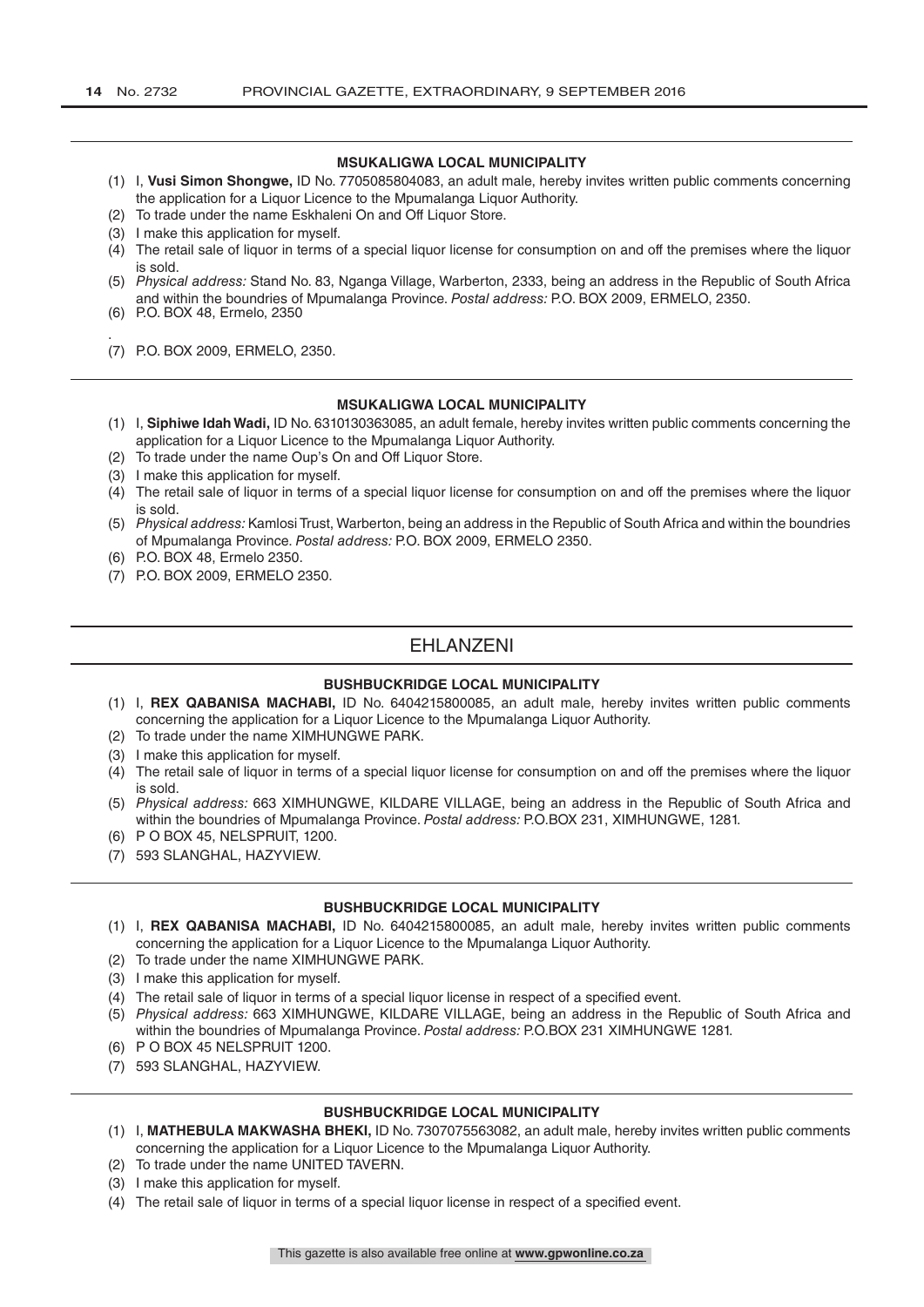- (5) *Physical address:* STAND NO 109 NEWSCOM TRUST, being an address in the Republic of South Africa and within the boundries of Mpumalanga Province. *Postal address:* P.O.BOX 1203 KANYAMAZANE 1214.
- (6) P O BOX 45 NELSPRUIT 1200.
- (7) STAND NO 109 NEWSCOM.

#### **MBOMBELA LOCAL MUNICIPALITY**

- (1) I, **GOODWILL MAGAGULA,** ID No. 8006045350088, an adult male, hereby invites written public comments concerning the application for a Liquor Licence to the Mpumalanga Liquor Authority.
- (2) To trade under the name DIMAKATSO RESTAURANT.
- (3) I make this application for myself.
- (4) The retail sale of liquor in terms of a special liquor license for consumption on and off the premises where the liquor is sold.
- (5) *Physical address:* STAND NO 4599 KANYAMAZANE, being an address in the Republic of South Africa and within the boundries of Mpumalanga Province. *Postal address:* P.O.BOX 8188 KANYAMAZANE 1214.
- (6) P.O.BOX 45 NELSPRUIT 1200.
- (7) STAND NO 4 BAS STREET KAMAGUGU.

#### **MBOMBELA LOCAL MUNICIPALITY**

- (1) I, **VUSI LUCKY NGOMANE,** ID No. 770206166086, an adult male, hereby invites written public comments concerning the application for a Liquor Licence to the Mpumalanga Liquor Authority.
- (2) To trade under the name JOY PLACE.
- (3) I make this application for myself.
- (4) The retail sale of liquor in terms of a special liquor license for consumption on and off the premises where the liquor is sold.
- (5) *Physical address:* STAND NO 2030115 MAKOKO TRUST, being an address in the Republic of South Africa and within the boundries of Mpumalanga Province. *Postal address:* P.O.BOX 818 NELSPRUIT 1200.
- (6) P.O.BOX 45 NELSPRUIT 1200.
- (7) STAND NO 2030115.

#### **BUSHBUCKRIDGE LOCAL MUNICIPALITY**

- (1) I, **Edward Maunye,** ID No. 6007285647086, an adult male, hereby invites written public comments concerning the application for a Liquor Licence to the Mpumalanga Liquor Authority.
- (2) To trade under the name Mishack Bar Lounge.
- (3) I make this application for myself.
- (4) The retail sale of liquor in terms of a special liquor license in respect of a specified event.
- (5) *Physical address:* Stand no.321, Casteel, 1370, being an address in the Republic of South Africa and within the boundries of Mpumalanga Province. *Postal address:* P.O Box 5454, Casteel, 1370.
- (6) Casteel Thusong Centre Building, R14 Main Road, KaMthakathi.
- (7) Stand no.321, Casteel, 1370.

#### **MBOMBELA LOCAL MUNICIPALITY**

- (1) I, **MASHEGO MZAMO LORETE,** ID No. 9701015842085, an adult male, hereby invites written public comments concerning the application for a Liquor Licence to the Mpumalanga Liquor Authority.
- (2) To trade under the name SIYABONGA TAVERN.
- (3) I make this application for myself.
- (4) The retail sale of liquor for consumption on the premises where the liquor is sold.
- (5) *Physical address:* STAND NO. 345 CHOCHOCHO TRUST, being an address in the Republic of South Africa and within the boundries of Mpumalanga Province. *Postal address:* PO BOX 1065 WHITE RIVER 1240.
- (6) P.O.BOX 45X NELSPRUIT 1200.
- (7) PO Box 1065 White River 1240.

# **MBOMBELA LOCAL MUNICIPALITY**

- (1) I, **Coetzee JEAN DE LA HARPE,** ID No. 5004055057084, an adult male, hereby invites written public comments concerning the application for a Liquor Licence to the Mpumalanga Liquor Authority.
- (2) To trade under the name THE PUB.
- (3) I make this application on behalf of the juristic person: LEZMIN 2855 CC. (Reg No. 2003/102067/23).
- (4) The retail sale of liquor in terms of a special liquor license in respect of a specified event.
- (5) *Physical address:* ERF 10 JONES STREET, NELSPRUIT 1200, being an address in the Republic of South Africa and within the boundries of Mpumalanga Province. *Postal address:* P.O. BOX 2614 Nelspruit 1200.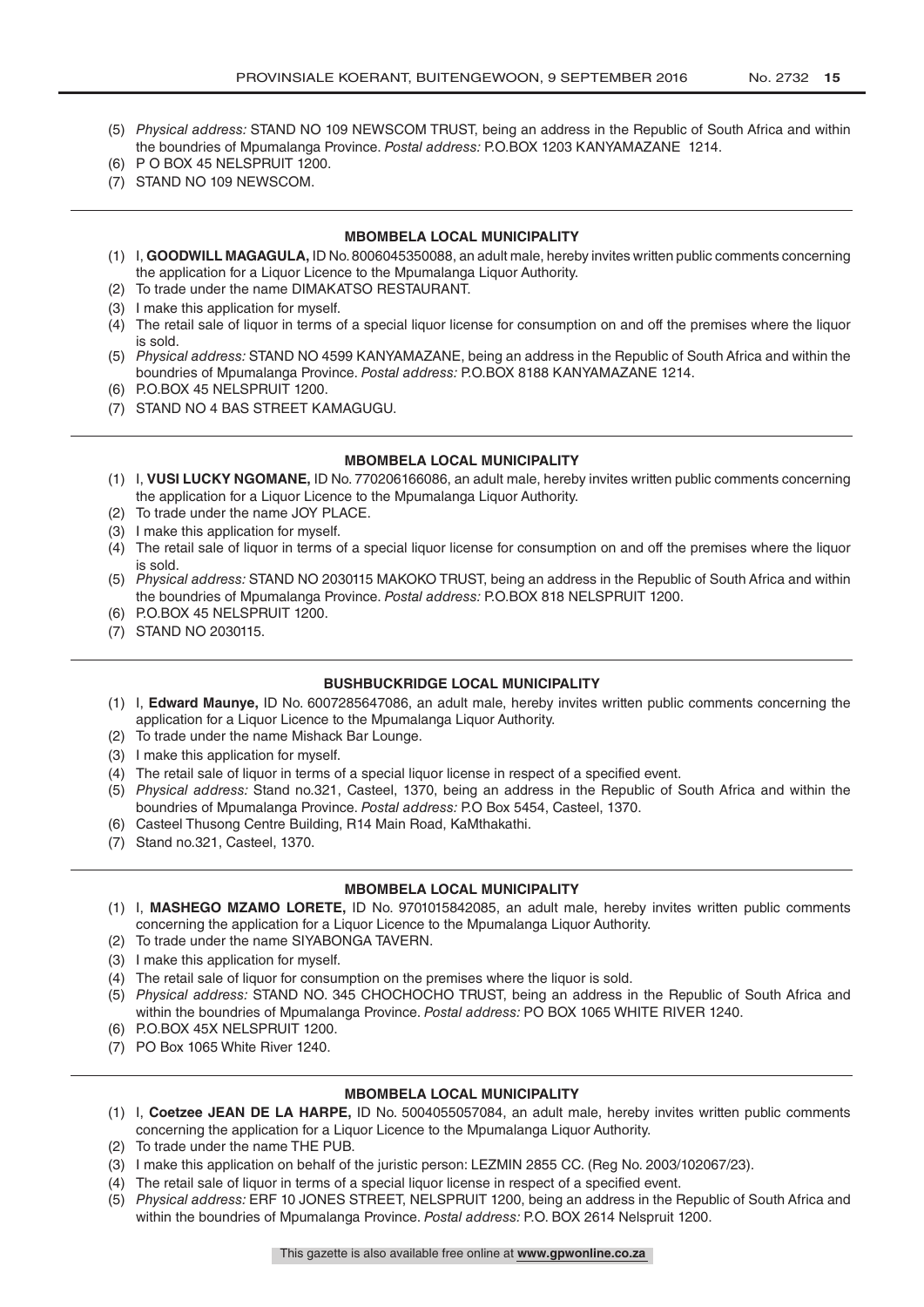- (6) Civic Centre, 1 Nel Street, Mbombela 120.
- (7) P.O. BOX 2614 Nelspruit 1200.

#### **MBOMBELA LOCAL MUNICIPALITY**

- (1) I, **Coetzee JEAN DE LA HARPE,** ID No. 5004055057084, an adult male, hereby invites written public comments concerning the application for a Liquor Licence to the Mpumalanga Liquor Authority.
- (2) To trade under the name THE PUB.
- (3) I make this application on behalf of the juristic person: LEZMIN 2855 CC. (Reg No. 2003/102067/23).
- (4) The retail sale of liquor in terms of a special liquor license in respect of a specified event.
- (5) *Physical address:* ERF 10 JONES STREET, NELSPRUIT 1200, being an address in the Republic of South Africa and within the boundries of Mpumalanga Province. *Postal address:* P.O. BOX 2614 Nelspruit 1200.
- (6) Civic Centre, 1 Nel Street, Mbombela 120.
- (7) P.O. BOX 2614 Nelspruit 1200.

#### **MBOMBELA LOCAL MUNICIPALITY**

- (1) I, **Coetzee JEAN DE LA HARPE,** ID No. 5004055057084, an adult male, hereby invites written public comments concerning the application for a Liquor Licence to the Mpumalanga Liquor Authority.
- (2) To trade under the name THE PUB.
- (3) I make this application on behalf of the juristic person: LEZMIN 2855 CC. (Reg No. 2003/102067/23).
- (4) The retail sale of liquor in terms of a special liquor license in respect of a specified event.
- (5) *Physical address:* ERF 10 JONES STREET, NELSPRUIT 1200, being an address in the Republic of South Africa and within the boundries of Mpumalanga Province. *Postal address:* P.O. BOX 2614 Nelspruit 1200.
- (6) Civic Centre, 1 Nel Street, Mbombela 120.
- (7) P.O. BOX 2614 Nelspruit 1200.

# **NKANGALA**

#### **STEVE TSHWETE LOCAL MUNICIPALITY**

- (1) I, **ISABELL RABIE,** ID No. 6906100023086, an adult female, hereby invites written public comments concerning the application for a Liquor Licence to the Mpumalanga Liquor Authority.
- (2) To trade under the name TRACERS MUSIC PUB.
- (3) I make this application for myself.
- (4) The retail sale of liquor in terms of a special liquor license for consumption on and off the premises where the liquor is sold.
- (5) *Physical address:* SHOP 11, EKSTEEN STREET, TOWN SQUARE BUILDING, MIDDELBURG, being an address in the Republic of South Africa and within the boundries of Mpumalanga Province. *Postal address:* P.O. BOX 1709, MIDDELBURG 1050.
- (6) C/O WALTER SISULU & WANDERERS AVENUE, MIDDELBURG.
- (7) P.O. BOX 1709, MIDDELBURG 1050.

#### **STEVE TSHWETE LOCAL MUNICIPALITY**

- (1) I, **Sylvia Noluthando Manze.,** ID No. 770505 1674 080, an adult female, hereby invites written public comments concerning the application for a Liquor Licence to the Mpumalanga Liquor Authority.
- (2) To trade under the name E. S Pub & Restaurant..
- (3) I make this application for myself.
- (4) The retail sale of liquor for consumption on the premises where the liquor is sold.
- (5) *Physical address:* Midpark Centre, ERF Number: 229/ Re, 21 Walter Sisulu Street, Middelburg, 1050., being an address in the Republic of South Africa and within the boundries of Mpumalanga Province. *Postal address:* P.O Box 3029, Middelburg, 1050..
- (6) Cnr Walter Sisulu Street & Wanderers Avenue, Middelburg, 1050.
- P. O Box 14, Middelburg, 1050..
- (7) 21 Walter Sisulu Street, Middelburg, 1050..

#### **THEMBISILE HANI LOCAL MUNICIPALITY**

- (1) I, **Sonto Makubule,** ID No. 7604210582088, an adult female, hereby invites written public comments concerning the application for a Liquor Licence to the Mpumalanga Liquor Authority.
- (2) To trade under the name Vukuzenzele Tavern.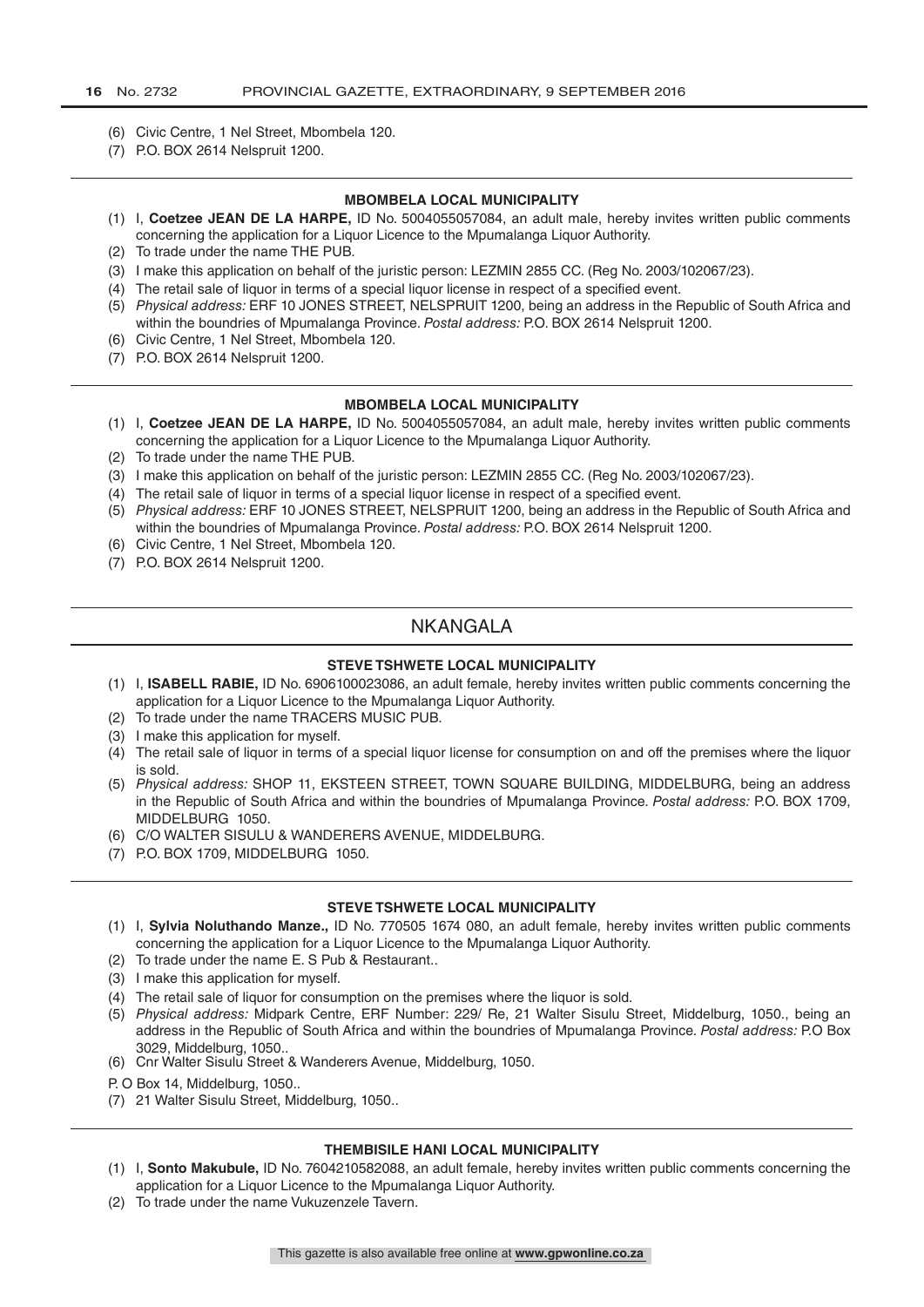- (3) I make this application for myself.
- (4) The retail sale of liquor for consumption on the premises where the liquor is sold.
- (5) *Physical address:* Stand No. 236, Tweefontein E, Kwamhlanga, 1022, being an address in the Republic of South Africa and within the boundries of Mpumalanga Province. *Postal address:* P.O. Box 118, Mzinti, 1352.
- (6) Stand 24, Kwaggafontein C, opposite Kwaggafontein Police Station, Along Moloto Road, Empumalanga, 0458.
- (7) P.O. Box 118, Mzinti, 1352.

#### **STEVE TSHWETE LOCAL MUNICIPALITY**

- (1) I, **Melanie Rossouw,** ID No. 6904110049084, an adult female, hereby invites written public comments concerning the application for a Liquor Licence to the Mpumalanga Liquor Authority.
- (2) To trade under the name Wonderpark Wimpy.
- (3) I make this application on behalf of the juristic person: Sebtrans cc. (Reg No. 1995/005746/23).
- (4) The retail sale of liquor for consumption on the premises where the liquor is sold.
- (5) *Physical address:* Shop 1, Wonderpark Centre, erf 4119 and 1/277, Walter Sisulu Street, Middelburg, 1050, being an address in the Republic of South Africa and within the boundries of Mpumalanga Province. *Postal address:* PO Box 8807, Die Heuwel, 1042.
- (6) Corner of Walter Sisulu Street and Wanderers Avenue, Middelburg, 1050.
- (7) Shop 1, Wonderpark Centre, Walter Sisulu Street, Middelburg, 1050.

#### **STEVE TSHWETE LOCAL MUNICIPALITY**

- (1) I, **JANSE VAN RENSBURG Sarel Petrus Frederick,** ID No. 7005075056087, an adult male, hereby invites written public comments concerning the application for a Liquor Licence to the Mpumalanga Liquor Authority.
- (2) To trade under the name The Brass Tap.
- (3) I make this application for myself.
- (4) The retail sale of liquor for consumption on the premises where the liquor is sold.
- (5) *Physical address:* Erf 10986, 18 Watt Street Extension 11 Township (Vaalbank), Middelburg, being an address in the Republic of South Africa and within the boundries of Mpumalanga Province. *Postal address:* C/O PO Box 1618, Groblersdal 0470.
- (6) First Floor, Corner of Walter Sisulu Street, and Wanderers Avenue, Middelburg. Att Eric Ratshibvume.
- (7) C/O Loskop Liquor License Consultants, 5 Kruger street Groblersdal, Po Box 1618 Groblersdal 0470.

#### **STEVE TSHWETE LOCAL MUNICIPALITY**

- (1) I, **Gijimani July Mnguni,** ID No. 700717 5549 086, an adult male, hereby invites written public comments concerning the application for a Liquor Licence to the Mpumalanga Liquor Authority.
- (2) To trade under the name Giji's Bottle Store.
- (3) I make this application for myself.
- (4) The retail sale of liquor for consumption off the premises where the liquor is sold.
- (5) *Physical address:* 556 Kwazamokuhle Location, Hendrina, Mpumalanga, 1095, being an address in the Republic of South Africa and within the boundries of Mpumalanga Province. *Postal address:* Suite MW 465, Private X1838, Middelburg, 1050.
- (6) CNR Walter Sisulu Avenue and Wanderers Street, Middelburg, 1050; P. O Box 14, Middelburg, 1050.
- (7) 556 Kwazamokuhle Location, Hendrina, Mpumalanga, 1095.

#### **EMAKHAZENI LOCAL MUNICIPALITY**

- (1) I, **Philip Henry Hartslief,** ID No. 550529 5016 086, an adult male, hereby invites written public comments concerning the application for a Liquor Licence to the Mpumalanga Liquor Authority.
- (2) To trade under the name TIPSY TROUT LIQUOR STORE.
- (3) I make this application on behalf of the juristic person: THE DULLSTROOM COUNTRY BOTTLE STORE (PTY) LTD.. (Reg No. 2013/138375/07).
- (4) The retail sale of liquor for consumption off the premises where the liquor is sold.
- (5) *Physical address:* Shop No. 4, Milly's Centre, situated on Portion 3 of Erf 585, Dullstroom, also known as C/o Naledi Drive & Teding van Berkhout Street, Dullstroom, being an address in the Republic of South Africa and within the boundries of Mpumalanga Province. *Postal address:* P O Box 2531, Parys, 9585.
- (6) 25 Scheepers Street, eMakhazeni, 1100.
- (7) C/o Kruger and Partners Inc. Proforum Building, 5 Van Rensburg Street, Nelspruit, P O Box 181, Nelspruit, 1200.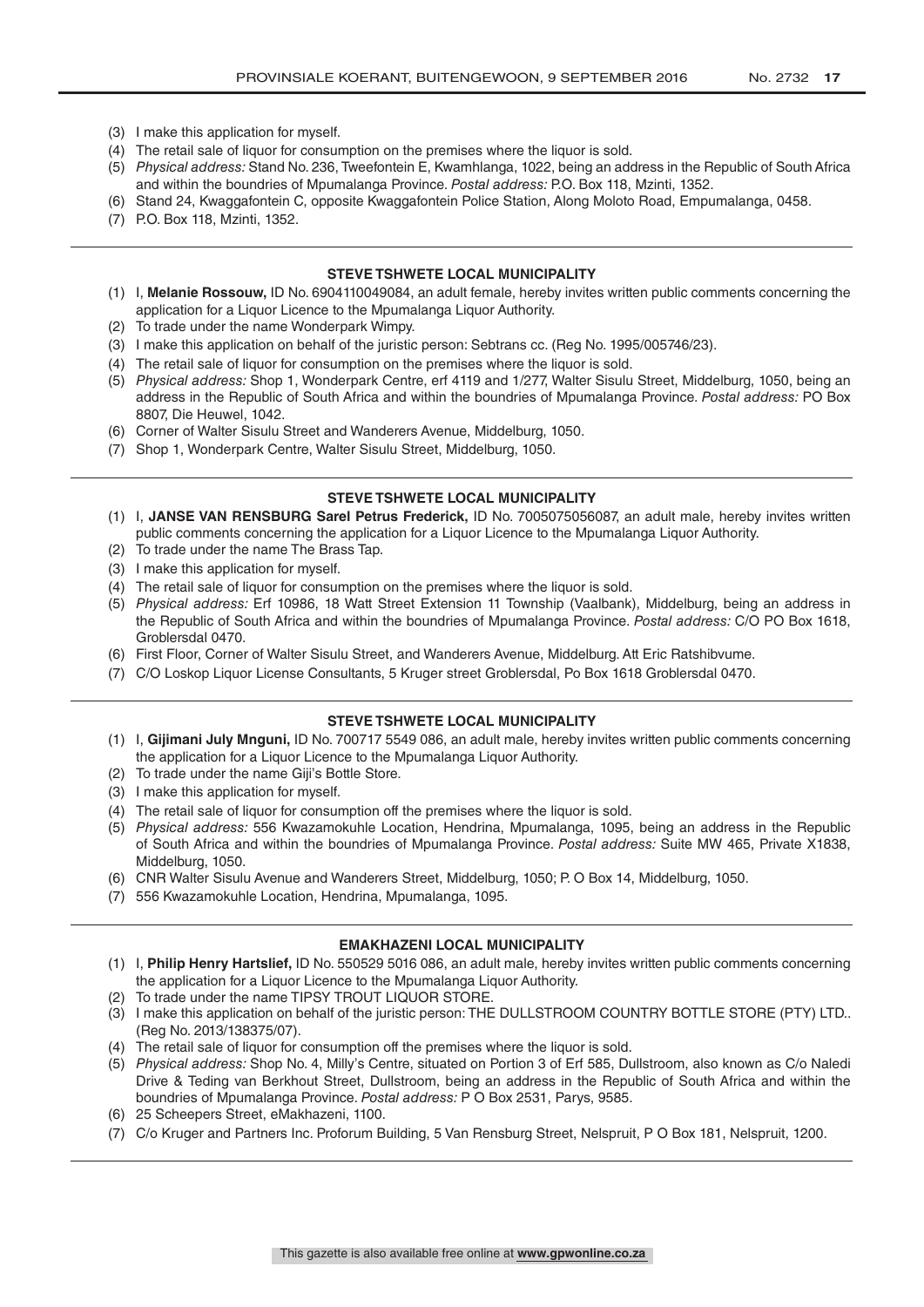### **EMALAHLENI LOCAL MUNICIPALITY**

- (1) I, **Marissa Nieuwoudt,** ID No. 7010300026087, an adult female, hereby invites written public comments concerning the application for a Liquor Licence to the Mpumalanga Liquor Authority.
- (2) To trade under the name OK Grocer.
- (3) I make this application on behalf of the juristic person: Coalition Trading 736 (Pty) Ltd. (Reg No. 2006/019719/07).
- (4) The retail sale of liquor for consumption on and off the premises where the liquor is sold.
- (5) *Physical address:* Shop 11/12/13 River Crescent Cnr Bethal & President Ave Witbank Model Park, being an address in the Republic of South Africa and within the boundries of Mpumalanga Province. *Postal address:* PO Box 440 River Crescent 1042.
- (6) 29 Mandela Street Witbank Civic Centre.
- (7) River Crescent Shop 11/12/13 Cnr Bethal & President Ave.

### **STEVE TSHWETE LOCAL MUNICIPALITY**

- (1) I, **Melanie Rossouw,** ID No. 6904110049084, an adult female, hereby invites written public comments concerning the application for a Liquor Licence to the Mpumalanga Liquor Authority.
- (2) To trade under the name Wonderpark Wimpy.
- (3) I make this application on behalf of the juristic person: Sebtrans cc. (Reg No. 1995/005746/23).
- (4) The retail sale of liquor for consumption on the premises where the liquor is sold.
- (5) *Physical address:* Shop 1, Wonderpark Centre, erf 4119 and 1/277, Walter Sisulu Street, Middelburg, 1050, being an address in the Republic of South Africa and within the boundries of Mpumalanga Province. *Postal address:* PO Box 8807, Die Heuwel, 1042.
- (6) Corner of Walter Sisulu Street and Wanderers Avenue, Middelburg, 1050.
- (7) Shop 1, Wonderpark Centre, Walter Sisulu Street, Middelburg, 1050.

#### **STEVE TSHWETE LOCAL MUNICIPALITY**

- (1) I, **JANSE VAN RENSBURG Sarel Petrus Frederick,** ID No. 7005075056087, an adult male, hereby invites written public comments concerning the application for a Liquor Licence to the Mpumalanga Liquor Authority.
- (2) To trade under the name The Brass Tap.
- (3) I make this application for myself.
- (4) The retail sale of liquor for consumption on the premises where the liquor is sold.
- (5) *Physical address:* Erf 10986, 18 Watt Street Extension 11 Township (Vaalbank), Middelburg, being an address in the Republic of South Africa and within the boundries of Mpumalanga Province. *Postal address:* C/O PO Box 1618, Groblersdal 0470.
- (6) First Floor, Corner of Walter Sisulu Street, and Wanderers Avenue, Middelburg. Att Eric Ratshibvume.
- (7) C/O Loskop Liquor License Consultants, 5 Kruger street Groblersdal, Po Box 1618 Groblersdal 0470.

#### **STEVE TSHWETE LOCAL MUNICIPALITY**

- (1) I, **Andries Ramadikela,** ID No. 841117 5369 082, an adult male, hereby invites written public comments concerning the application for a Liquor Licence to the Mpumalanga Liquor Authority.
- (2) To trade under the name LL Guest List.
- (3) I make this application for myself.
- (4) The retail sale of liquor in terms of a special liquor license for consumption on and off the premises where the liquor is sold.
- (5) *Physical address:* ERF number 5228, Part 1, Greenacres Building, 10A Joubert Street, Middelburg, Mpumalanga, 1050, being an address in the Republic of South Africa and within the boundries of Mpumalanga Province. *Postal address:* Suite MW 465, Private X1838, Middelburg, 1050.
- (6) CNR Walter Sisulu Avenue and Wanderers Street; P. O Box 14, Middelburg, 1050.
- (7) 10A Joubert Street, Middelburg, Mpumalanga, 1050.

#### **EMALAHLENI LOCAL MUNICIPALITY**

- (1) I, **BENJAMINI ALFRED MAPOSA,** ID No. 7702155504081, an adult male, hereby invites written public comments concerning the application for a Liquor Licence to the Mpumalanga Liquor Authority.
- (2) To trade under the name KAMZALA NIGHT CLUB.
- (3) I make this application for myself.
- (4) The retail sale of liquor for consumption on and off the premises where the liquor is sold.
- (5) *Physical address:* STAND NO B21 MASAKHANE WITBANK, being an address in the Republic of South Africa and within the boundries of Mpumalanga Province. *Postal address:* P.O.BOX 2088 CORROBRICKS 1035.
- (6) P.O.BOX 3 EMALAHLENI 1035.
- (7) P.O.BOX 2088 CORROBRICKS MASAKHANE 1035.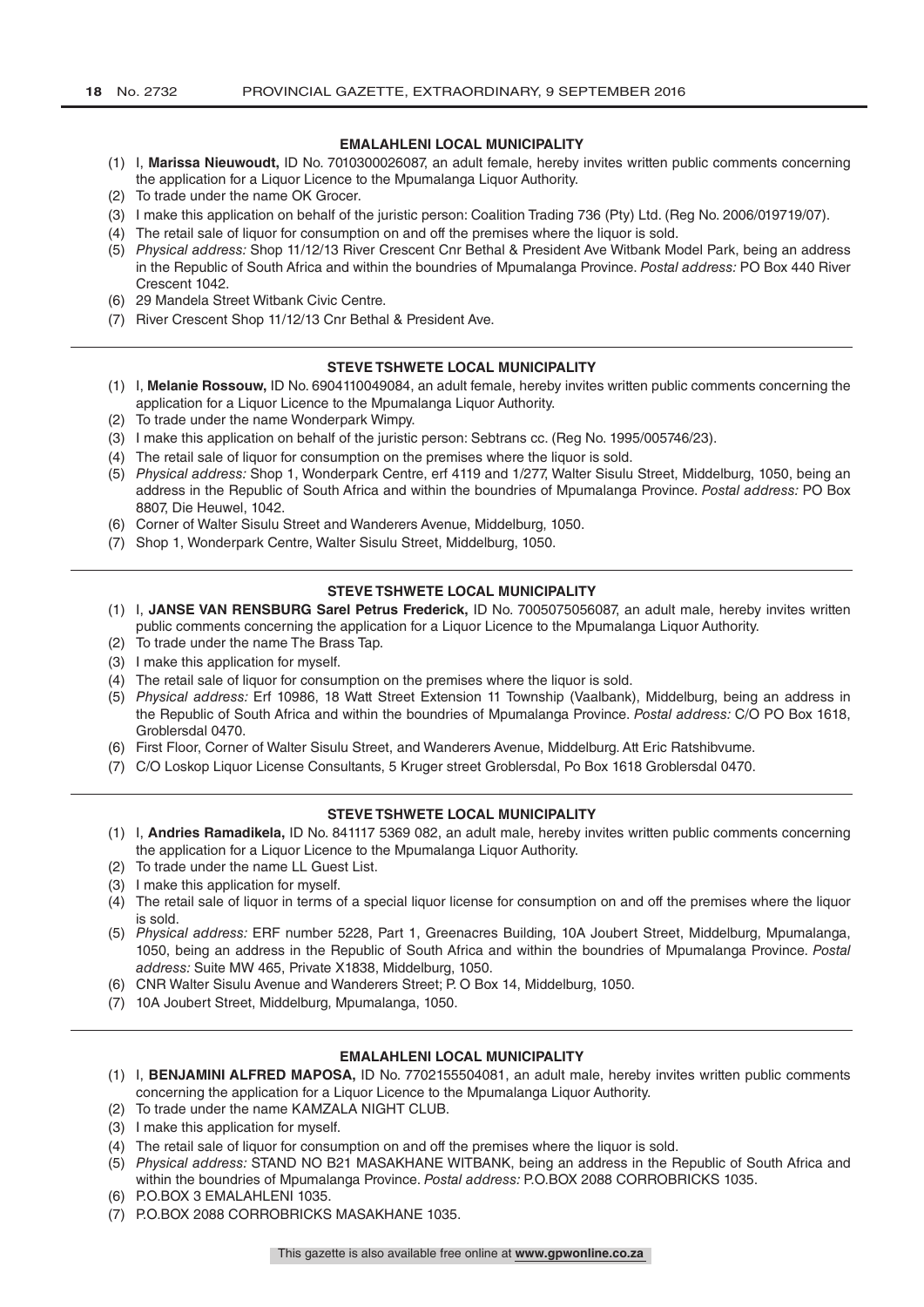# **THEMBISILE HANI LOCAL MUNICIPALITY**

- (1) I, **NKOSI CYNTHIA NUNU,** ID No. 7908270796086, an adult male, hereby invites written public comments concerning the application for a Liquor Licence to the Mpumalanga Liquor Authority.
- (2) To trade under the name NIGHT SPORT PUB.
- (3) I make this application for myself.
- (4) The retail sale of liquor for consumption on and off the premises where the liquor is sold.
- (5) *Physical address:* STAND NO 10672 MOLOTO SOUTH., being an address in the Republic of South Africa and within the boundries of Mpumalanga Province. *Postal address:* P.O.BOX 10672, MOLOTO SOUTH EXT 11..
- (6) 24 KWAGGAFONTEIN C, FRONT OPPOSITE KWAGGAFONTEIN POLICE STATION..
- (7) 2858 MOLOTO SOUTH..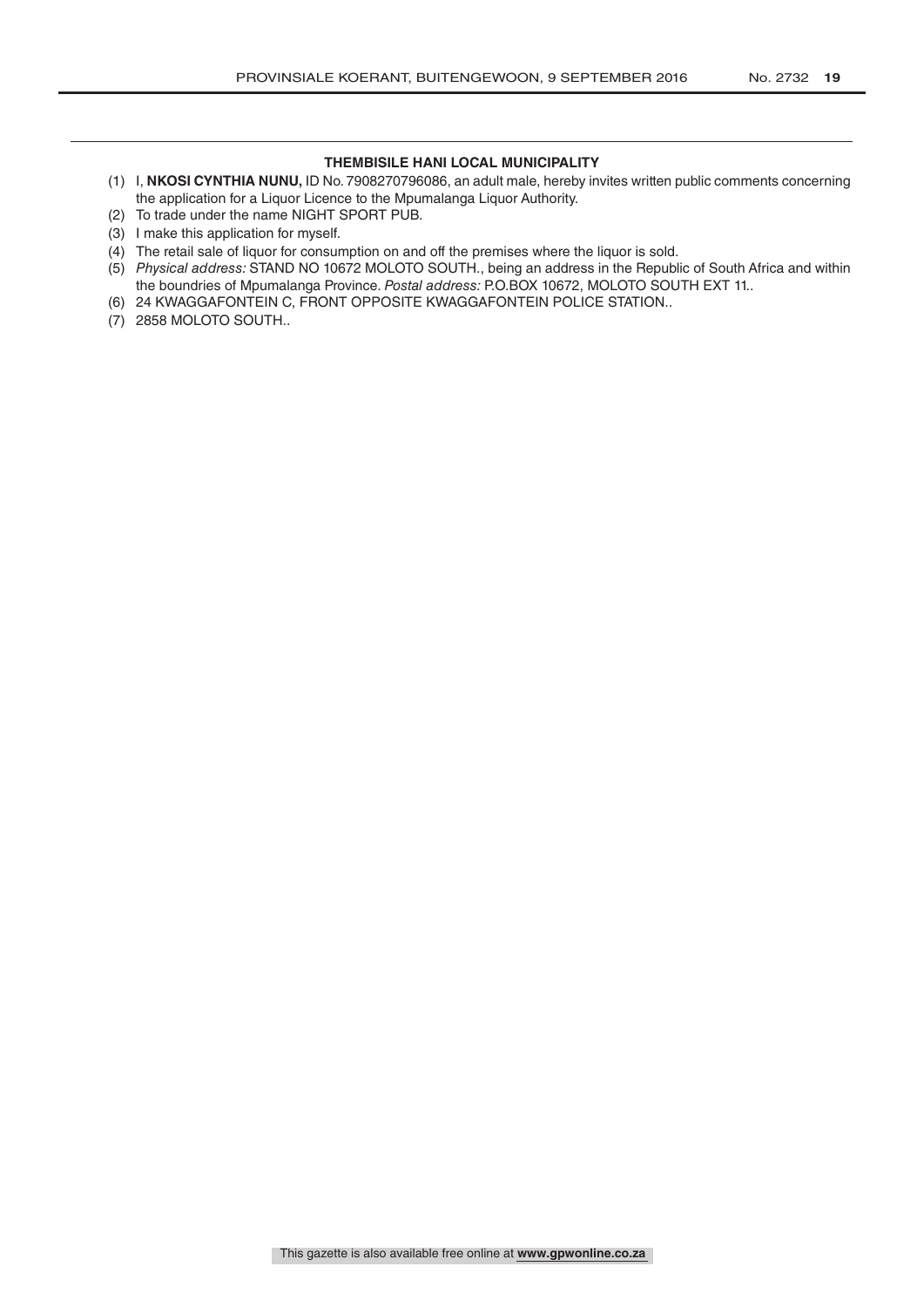#### **Form 10**

# General Notice

# **NOTICE 126 OF 2016**

#### **MPUMALANGA LIQUOR LICENSING ACT, 2006 (Act No. 5 of 2006)**

#### **Notice of applications for transfer of liquor licences in terms of section 43**

Notice is hereby given that the applicants specified in the Schedule hereto have given notice of their intention to lodge applications for the transfer of existing liquor licences to the Secretary, Regional Liquor Licensing Offices in respect of premises situated in the local committee area indicated in the Schedule.

Comments should be made in writing and be addressed to the municipality concerned and a copy to the applicant, to reach the said addresses within thirty (30) days of this publication.

Invitation for public comments in respect of a Liquor Licence in terms of section 43 of the Mpumalanga Liquor Licensing Act, 2006.

#### **SCHEDULE**

The undermentioned figures used in brackets in the Schedule, have the following meanings:

- (1) = Full name of applicant, ID Number of Applicant.
- (2) = Existing liquor licence number to be transfered.
- $(3)$  = Intended trading name.
- (4) = Notice given on behalf of: self *or* other juristic person/s.
- $(5)$  = Type of licence applied for.
- $(6)$  = Full address and location of the premises
- $(7)$  = Municipality address where comments must be submitted
- $(8)$  = Applicant address where comments must be submitted

# NKANGALA

# **STEVE TSHWETE LOCAL MUNICIPALITY**

- (1) I, **Keith Rodney Mole,** ID No. 4702045105087, an adult male, hereby invites written public comments concerning the application for transfer of an existing Liquor Licence to the Mpumalanga Liquor Authority.
- (2) Liquor Licence Number MPU/030057.
- (3) Trading under the name Wimpy Midwater.
- (4) I make this application on behalf of the juristic person: Calmic Foods cc. (Reg No. 10/028442/23).
- (5) The retail sale of liquor for consumption on the premises where the liquor is sold.
- (6) *Physical address:* Shop 3, Midwater Mall, Erf 2415/11, cnr of Keiskamma Street and Oranje Street, Middelburg, 1050., being an address in the Republic of South Africa and within the boundries of Mpumalanga Province. *Postal address:*  PO Box 8807, Die Heuwel, 1042..
- (7) Corner of Walter Sisulu Street and Wanderers Avenue, Middelburg, 1050.
- (8) Shop 3, Midwater Mall, cnr of Keiskamma Street and Oranje Street, Middelburg, 1050..

#### **EMALAHLENI LOCAL MUNICIPALITY**

- (1) I, **COOLWISE TRADING (PTY) LTD,** ID No. 2016/191860/07, an adult male, hereby invites written public comments concerning the application for transfer of an existing Liquor Licence to the Mpumalanga Liquor Authority.
- (2) Liquor Licence Number MPU028891.
- (3) Trading under the name MANHATTAN LIQUOR STORE.
- (4) I make this application on behalf of the juristic person: R. E. VILJOEN & ASSOCIATES CC. t/a LIQUOR LICENCE SPECIALISTS. MEMBER;- RIAAN NICOLAAS VILJOEN;. (Reg No. 1996/23515/23).
- (5) The retail sale of liquor for consumption off the premises where the liquor is sold.
- (6) *Physical address:* ERF NO. 9, FERROBANK CENTRE, SHOP NO. 4, NOBLE ROAD, FERROBANK, EMALAHLENI (WITBANK), 1035, being an address in the Republic of South Africa and within the boundries of Mpumalanga Province. *Postal address:* P. O. BOX 3466, DALVIEW, 1544.
- (7) EMALAHLENI LOCAL MUNICIPALITY, CIVIC CENTRE, CNR MANDELA & ARRAS STREETS, EMALAHLENI (WITBANK), 1035.
- (8) 27 WITSTINKHOUT STREET, SONNEVELD ESTATE ESTATE, BRAKPAN, 1541..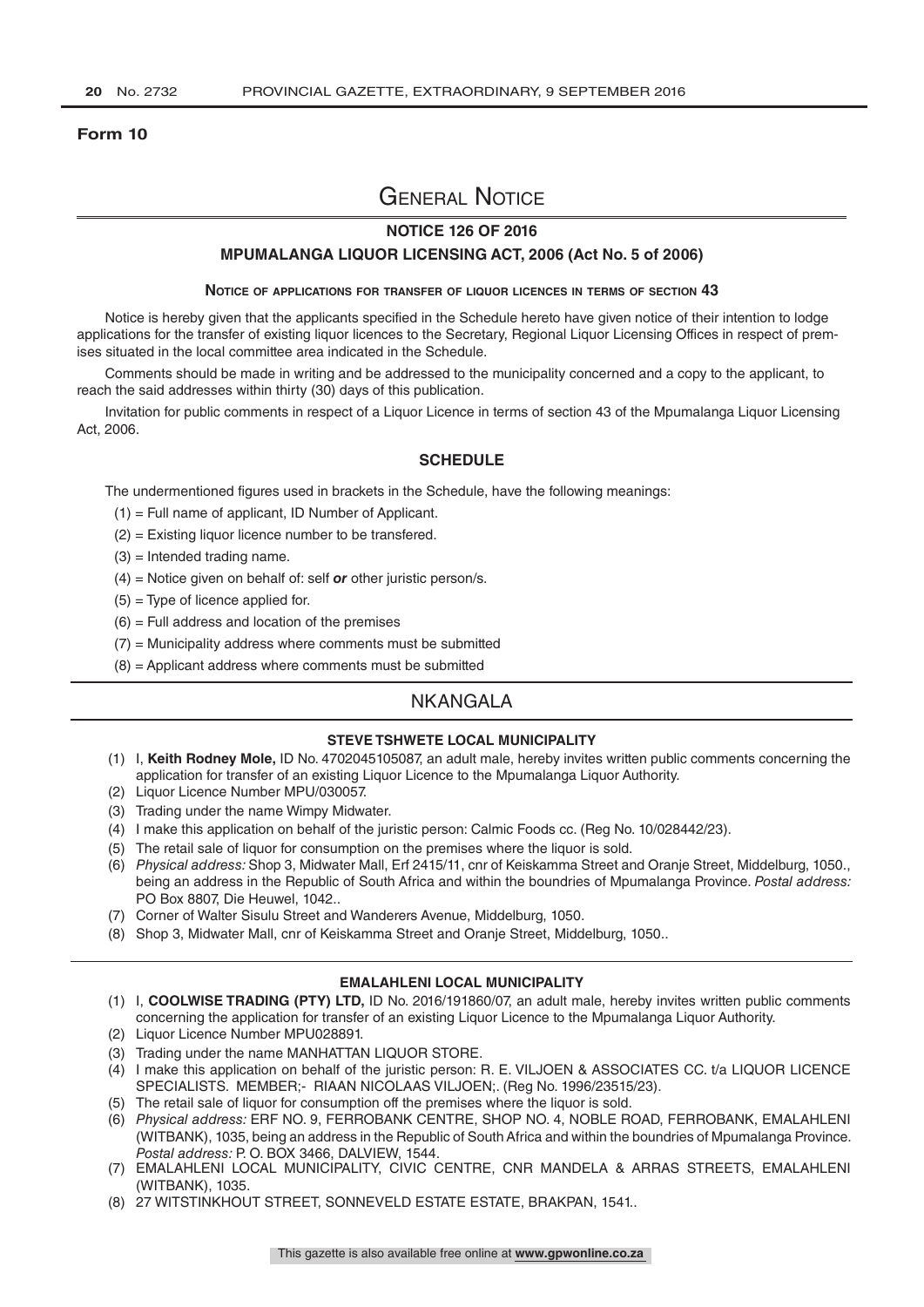### **EMALAHLENI LOCAL MUNICIPALITY**

- (1) I, **COOLWISE TRADING (PTY) LTD,** ID No. 2016/191860/07, hereby invites written public comments concerning the application for transfer of an existing Liquor Licence to the Mpumalanga Liquor Authority.
- (2) Liquor Licence Number MPU028466.
- (3) Trading under the name MANHATTAN ACTION BAR.
- (4) I make this application on behalf of the juristic person: R. E. VILJOEN & ASSOCIATES CC. t/a LIQUOR LICENCE SPECIALISTS. MEMBER;- RIAAN NICOLAAS VILJOEN;. (Reg No. 1996/23515/23).
- (5) The retail sale of liquor for consumption on the premises where the liquor is sold.
- (6) *Physical address:* ERF NO. 9, FERROBANK CENTRE, SHOP NO. 3 & 4, NOBLE ROAD, FERROBANK, EMALAHLENI (WITBANK), 1035, being an address in the Republic of South Africa and within the boundries of Mpumalanga Province. *Postal address:* P. O. BOX 3466, DALVIEW, 1544.
- (7) EMALAHLENI LOCAL MUNICIPALITY, CIVIC CENTRE, CNR MANDELA & ARRAS STREETS, EMALAHLENI (WITBANK), 1035.
- (8) 27 WITSTINKHOUT STREET, SONNEVELD ESTATE ESTATE, BRAKPAN, 1541..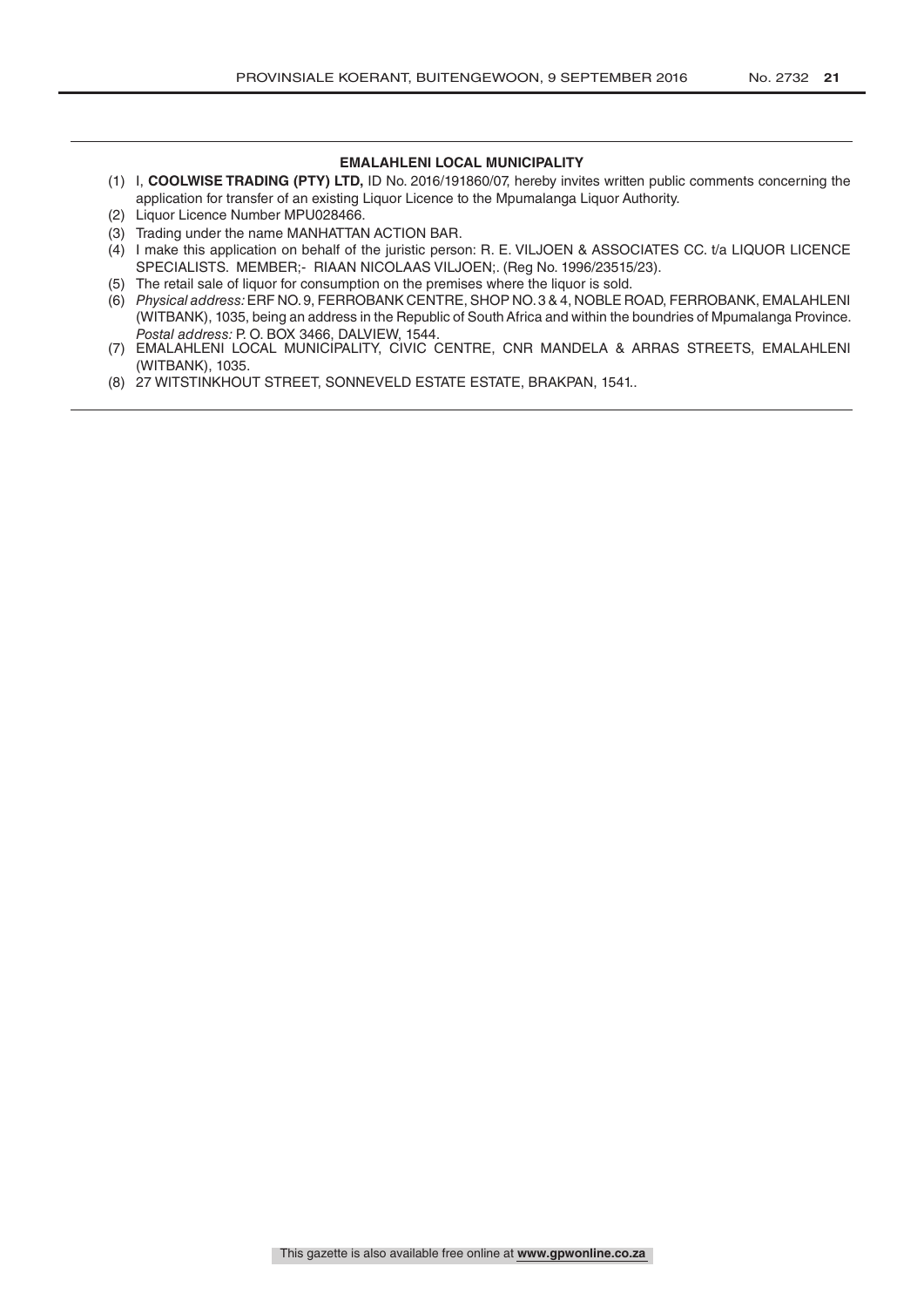This gazette is also available free online at **www.gpwonline.co.za**